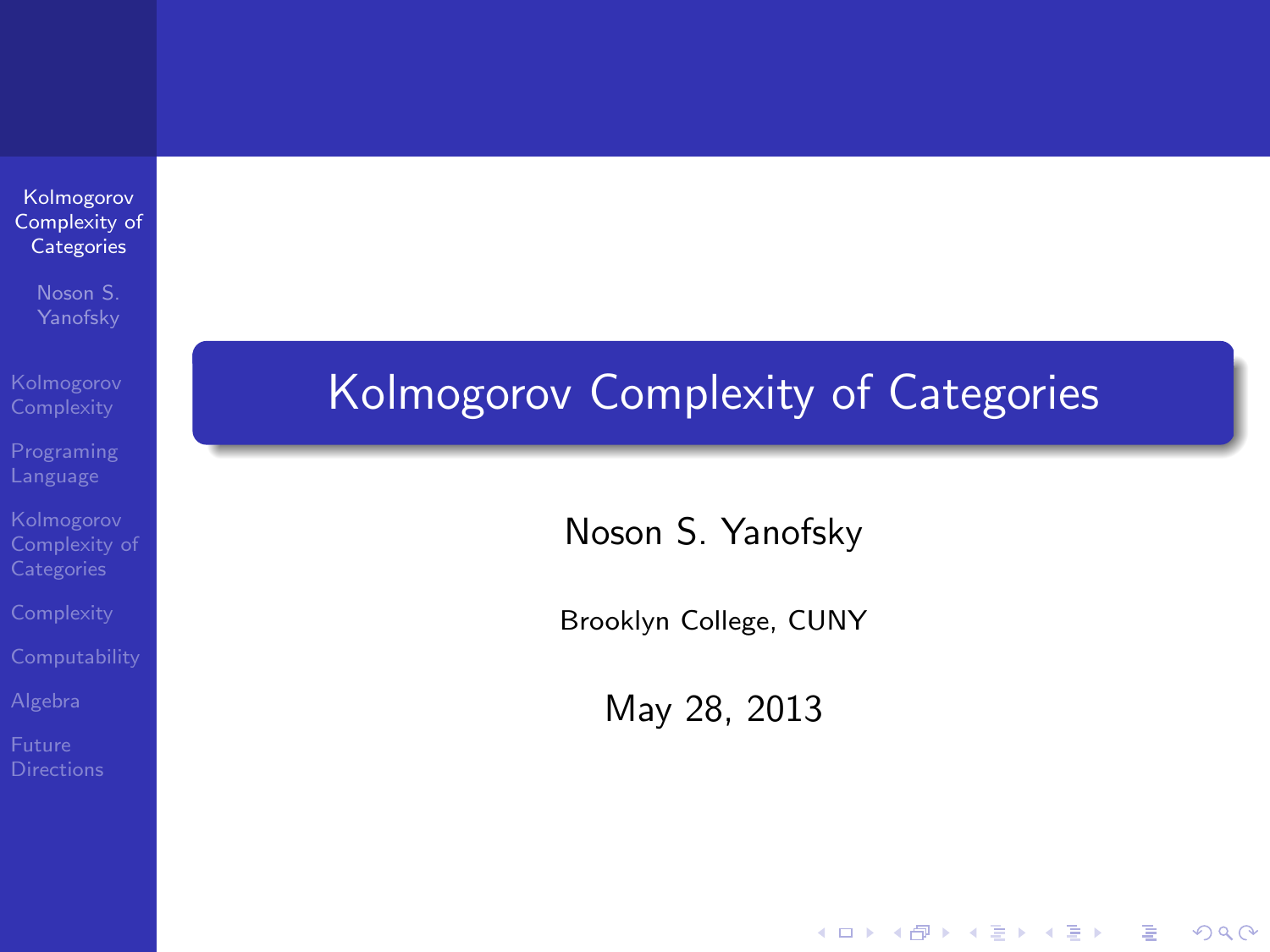## Outline of Talk

#### Kolmogorov [Complexity of](#page-0-0) **Categories**

- Noson S.
- 
- 
- 
- 
- 
- 
- <span id="page-1-0"></span>
- 1 [Classical Kolmogorov Complexity](#page-2-0)
- 2 [A Programing Language for Categorical Structures](#page-5-0)
- 3 [Kolmogorov Complexity of Categories](#page-12-0)
- 4 [Complexity with Categorical Structures](#page-16-0)
- 5 [Computability with Categorical Structures](#page-22-0)
- 
- 6 [Kolmogorov Complexity of Algebraic Structure](#page-32-0)

**KORKA SERKER ORA** 

**[Future Directions](#page-34-0)**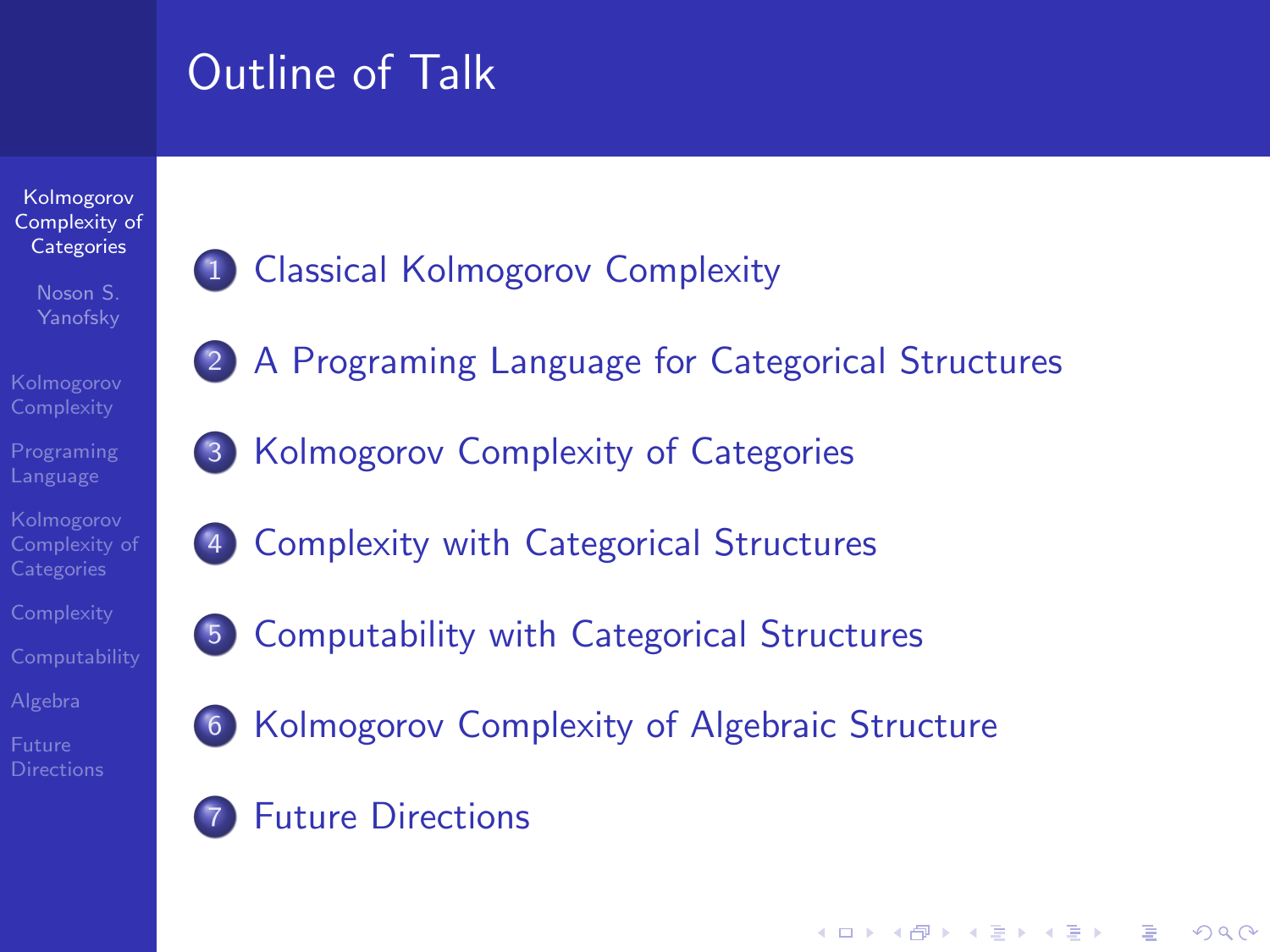## Classical Motivation

Kolmogorov [Complexity of](#page-0-0) **Categories** 

#### **[Kolmogorov](#page-2-0) Complexity**

[Programing](#page-5-0)

<span id="page-2-0"></span>

Consider the following three strings:

- 1. 00000000000000000000000000000000000000000000000
- 2. 11011101111101111111011111111111011111111111110
- 3. 01010010110110101011011101111001100000111111010

 $\mathbf{E} = \mathbf{A} \oplus \mathbf{A} + \mathbf{A} \oplus \mathbf{A} + \mathbf{A} \oplus \mathbf{A} + \mathbf{A} \oplus \mathbf{A} + \mathbf{A} \oplus \mathbf{A} + \mathbf{A} \oplus \mathbf{A} + \mathbf{A} \oplus \mathbf{A} + \mathbf{A} \oplus \mathbf{A} + \mathbf{A} \oplus \mathbf{A} + \mathbf{A} \oplus \mathbf{A} + \mathbf{A} \oplus \mathbf{A} + \mathbf{A} \oplus \mathbf{A} + \mathbf{A} \oplus \mathbf{A} + \mathbf{A$ 

 $2990$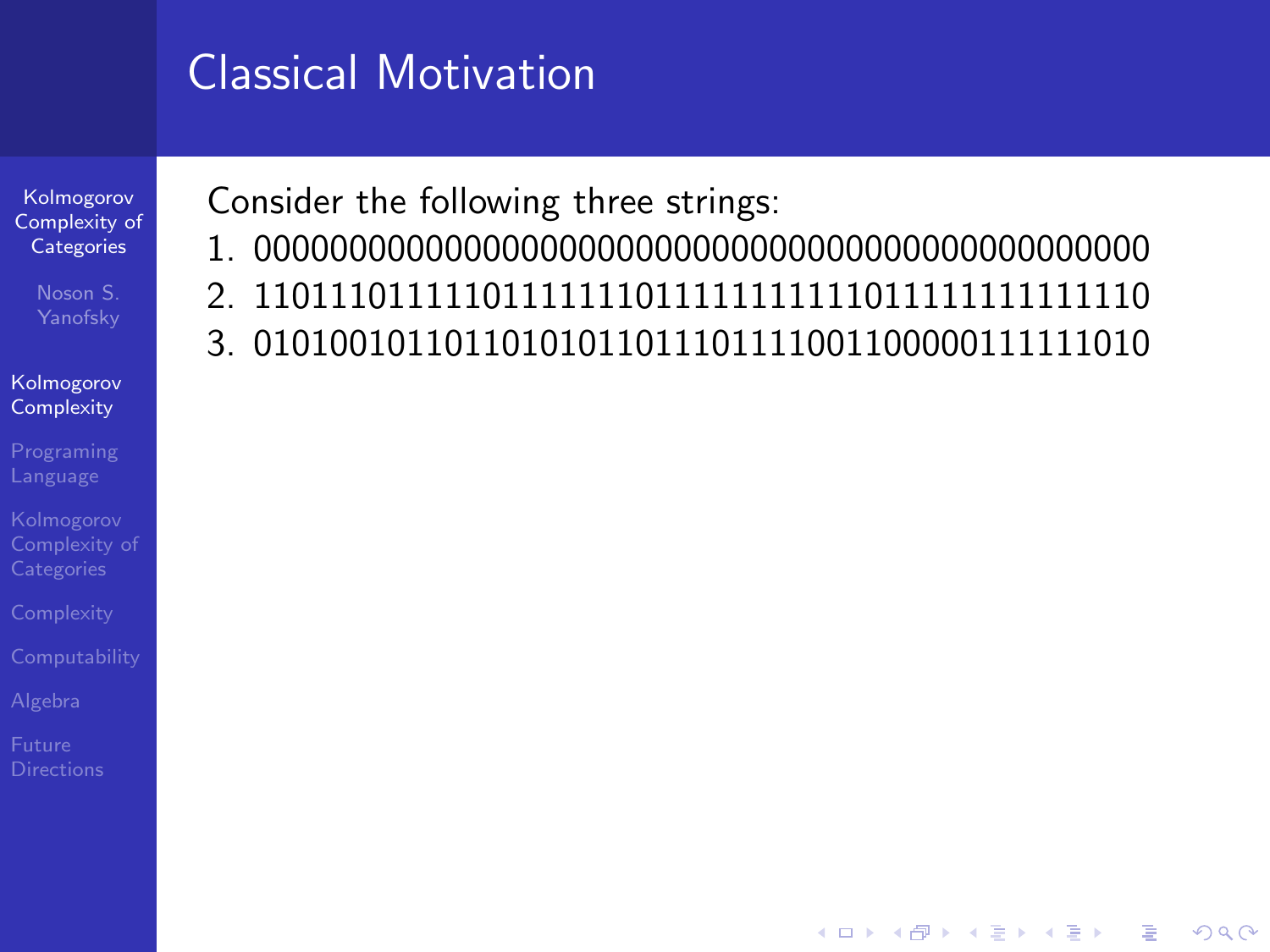## Classical Motivation

Kolmogorov [Complexity of](#page-0-0) **Categories** 

#### [Kolmogorov](#page-2-0) **Complexity**

[Programing](#page-5-0)

<span id="page-3-0"></span>

Consider the following three strings:

- 1. 00000000000000000000000000000000000000000000000
- 2. 11011101111101111111011111111111011111111111110
- 3. 01010010110110101011011101111001100000111111010
- 1. Print 45 0's
- 2. Print the first 6 primes
- 3. Print 010100101101101010110111011110011000001111110

**KORK ERKER ER AGA**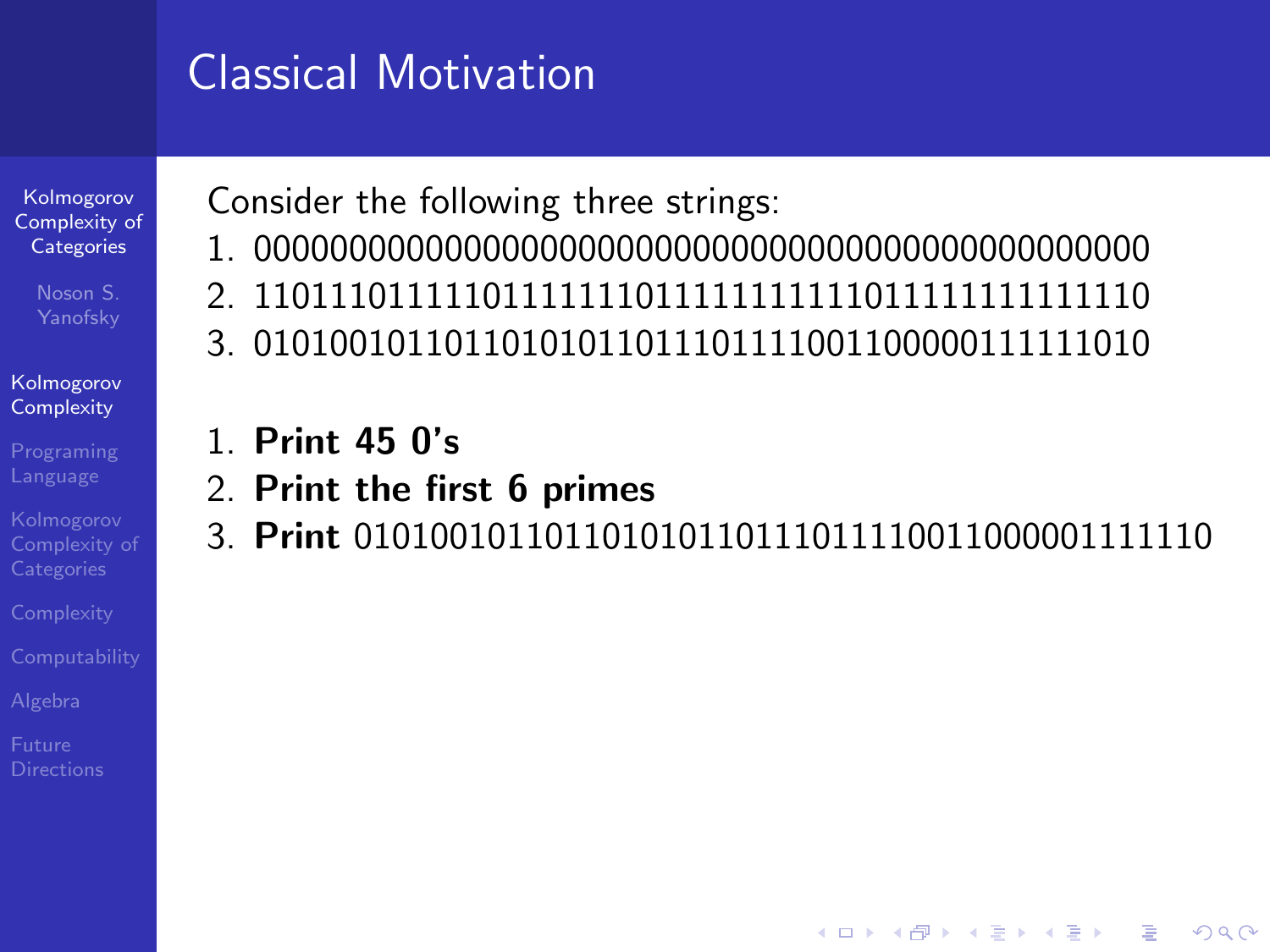## Classical Motivation

Kolmogorov [Complexity of](#page-0-0) **Categories** 

#### [Kolmogorov](#page-2-0) **Complexity**

[Programing](#page-5-0) Language

<span id="page-4-0"></span>**[Directions](#page-34-0)** 

Consider the following three strings:

- 1. 00000000000000000000000000000000000000000000000
- 2. 11011101111101111111011111111111011111111111110
- 3. 01010010110110101011011101111001100000111111010
- 1. Print 45 0's
- 2. Print the first 6 primes
- 3. Print 010100101101101010110111011110011000001111110

Let  $U$  be a universal Turing machine, then

$$
K(s)=\min\{|p|:U(p,\lambda)=s\}.
$$

Relative Kolmogorov complexity:

$$
K(s|t) = min\{|p|: U(p,t) = s\}.
$$

 $\Omega$ 

If $K(s) > |s|$  then s is "incompressibl[e"](#page-3-0) [or](#page-5-0) ["r](#page-2-0)[a](#page-4-0)[n](#page-5-0)[d](#page-1-0)[o](#page-2-0)[m](#page-5-0)[."](#page-1-0)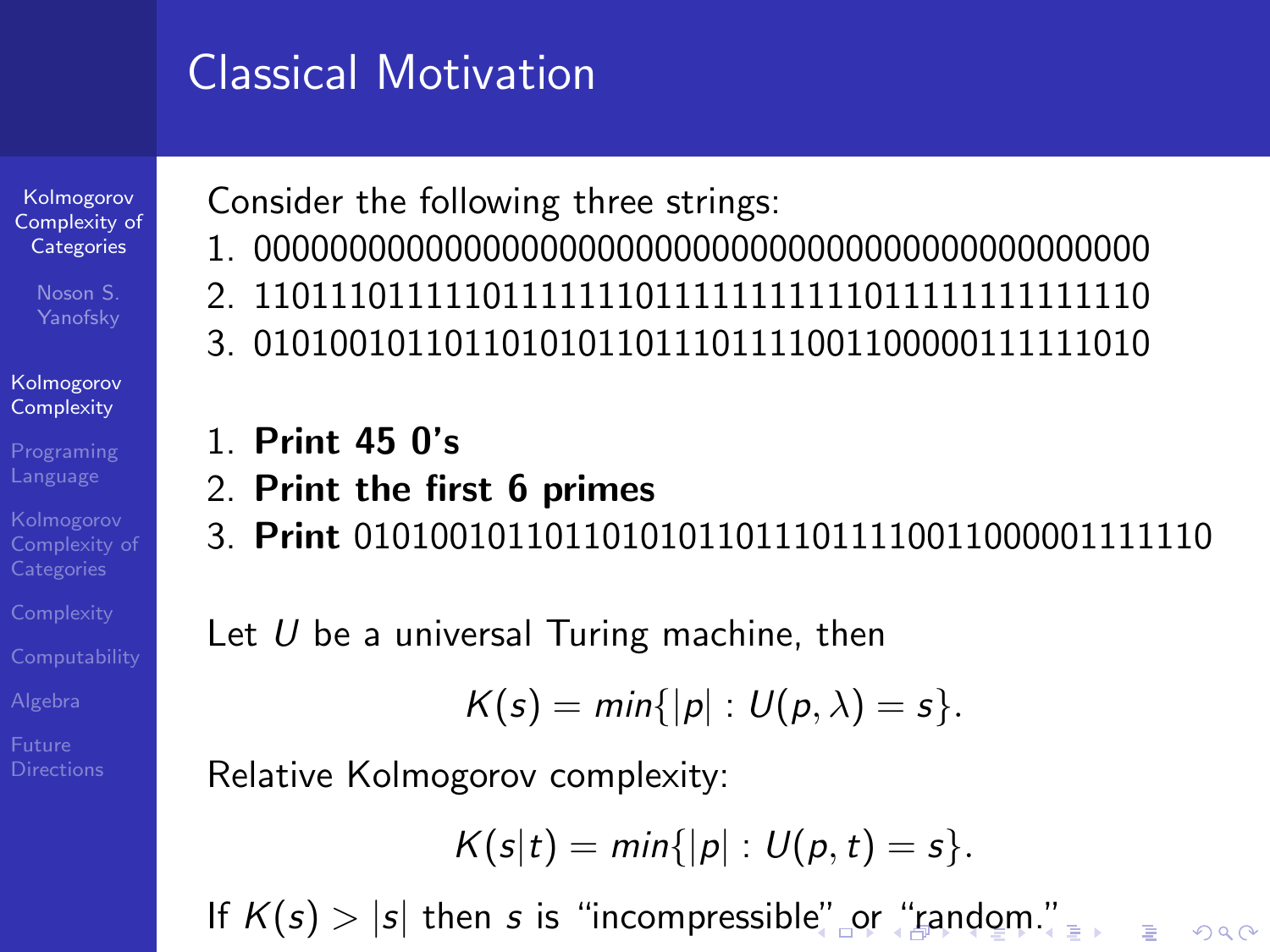## The Sammy Programming Language

Kolmogorov [Complexity of](#page-0-0) **Categories** 

Noson S.

#### [Programing](#page-5-0) Language

<span id="page-5-0"></span>

• Constant Categories:  $0 = \emptyset$ ;  $1 = \star$ ;  $2 = \star \longrightarrow \star$ ; Cat.

- Constant Functors:  $s: 1 \longrightarrow 2$ ;  $t: 1 \longrightarrow 2$ .
- If  $\mathbb{C} =$  **Source**( $F : \mathbb{A} \longrightarrow \mathbb{B}$ ), then  $\mathbb{C} = \mathbb{A}$ .
- If  $\mathbb{C} =$  Target( $F : \mathbb{A} \longrightarrow \mathbb{B}$ ), then  $\mathbb{C} = \mathbb{B}$ .
- If  $F =$  Ident(A) then  $F = Id$ <sub>A</sub>.
- If  $\mathbb{C} = \mathsf{Op}(\mathbb{A})$  then  $\mathbb{C} = \mathbb{A}^{op}$ . The  $\mathsf{Op}$  operation also acts on functors.
- $\bullet \ \alpha = \mathsf{Hcomp}(\beta, \gamma).$
- $\bullet \ \alpha = \mathsf{Vcomp}(\beta, \gamma)$ .
- Regular composition of functors is a special case of horizontal composition.
- For categories A and  $\mathbb B$ , we have  $\mathbb C = \text{Pow}(\mathbb A, \mathbb B)$  be the category of all functors and natural transformations from  $A$  to  $B$ . **KORKA SERKER ORA**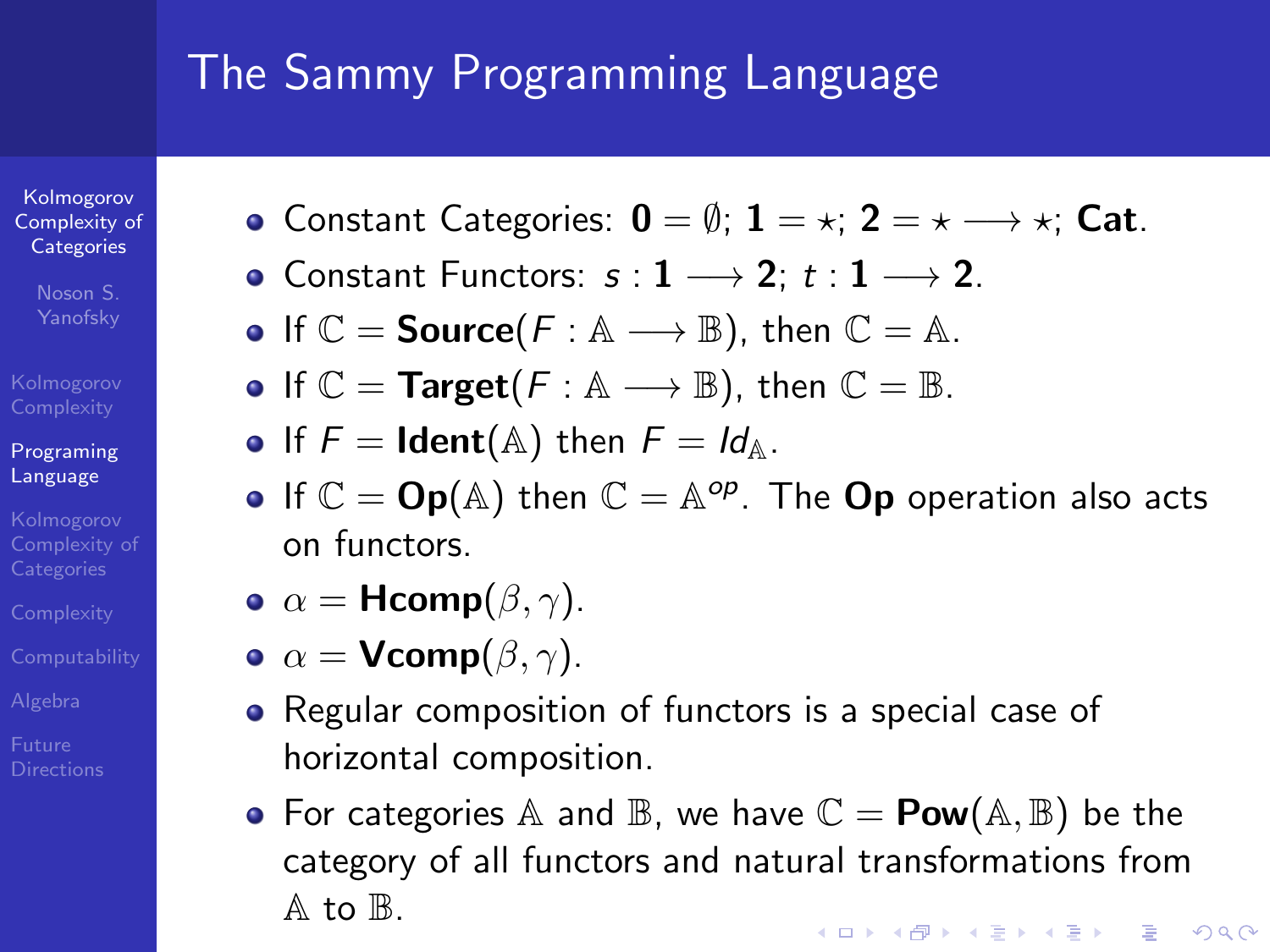### The Sammy Programming Language

Kolmogorov [Complexity of](#page-0-0) **Categories** 

Noson S.

#### [Programing](#page-5-0) Language

.

• For functors  $G : A \longrightarrow \mathbb{B}$  and  $F : A \longrightarrow \mathbb{C}$ , a right Kan extension is a pair  $(R, \alpha) =$ **KanEx** $(G, F)$  where  $R : \mathbb{B} \longrightarrow \mathbb{C}$  and  $\alpha : R \circ G \longrightarrow F$ .



• For every  $H : \mathbb{B} \longrightarrow \mathbb{C}$  and  $\beta : H \circ G \longrightarrow F$  there is a unique  $\gamma =$  KanInd(F, G; H,  $\beta$ ) where  $\gamma : H \longrightarrow R$  and satisfies  $\alpha \cdot \gamma_G = \beta$ .



**KORK STRAIN A BAR SHOP**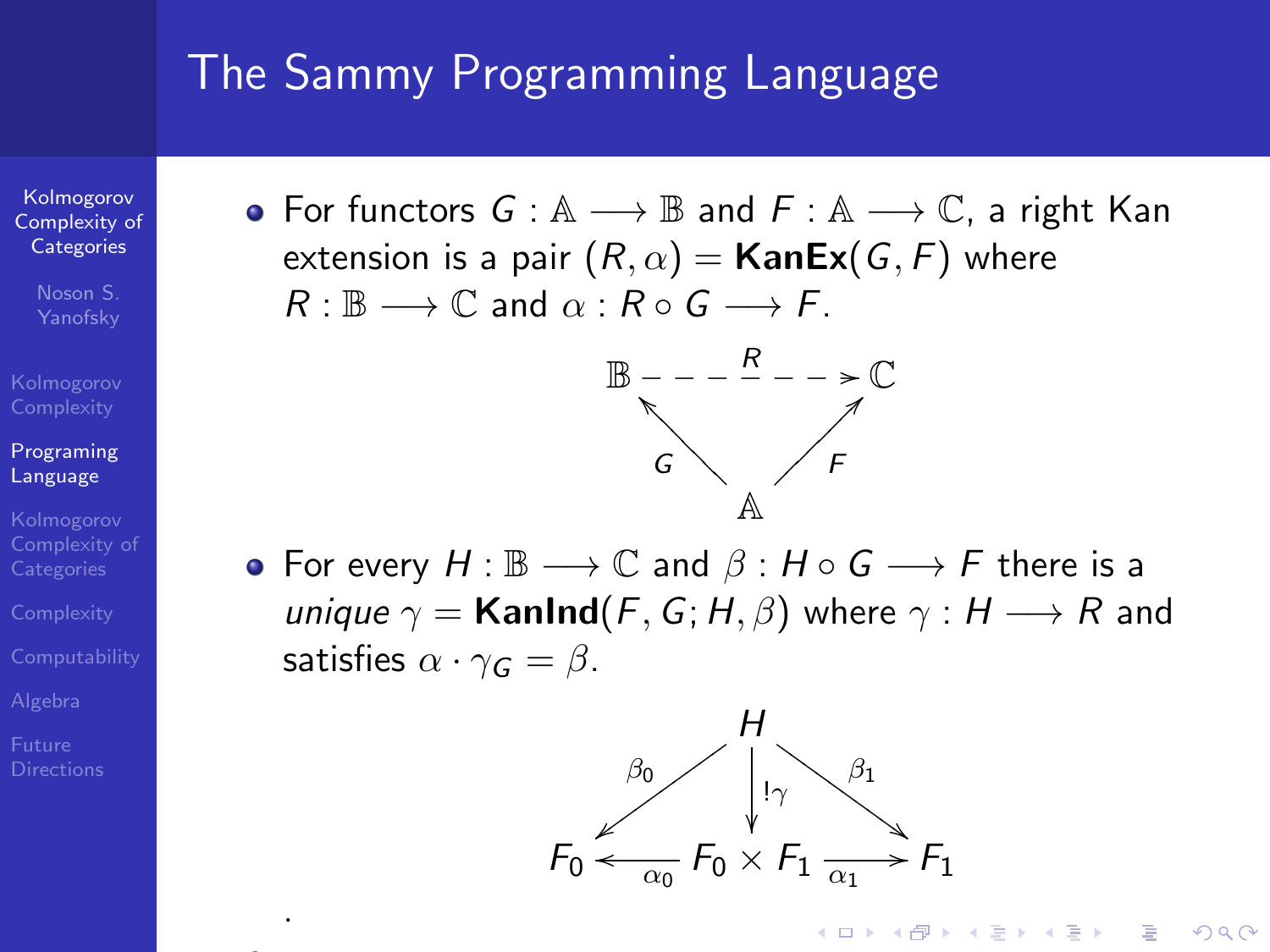## The Sammy Programming Language

Kolmogorov [Complexity of](#page-0-0) **Categories** 

Noson S.

#### [Programing](#page-5-0) Language

- 
- 
- 

<span id="page-7-0"></span>

- Left Kan extensions are made with the Op operation.
- Using Kan extensions, one can derive products, coproducts, pushouts, pullbacks, equalizers, coequalizers, (and constructible) limits, colimits, ends, coends, etc.
- If  $G : A \longrightarrow \mathbb{B}$  is a right adjoint (left adjoint, equivalence, isomorphism), then its left adjoint (right adjoint, quasi-inverse, inverse)  $G^*:\mathbb{B}\longrightarrow \mathbb{A}$  can be found as a simple Kan extension of the identity  $Id_A$  along G, that is,  $G^* =$  KanEx( $G, Id$ <sup>A</sup>).

**KORKA SERKER ORA** 

- There are also Kan liftings operations.
- Other operations...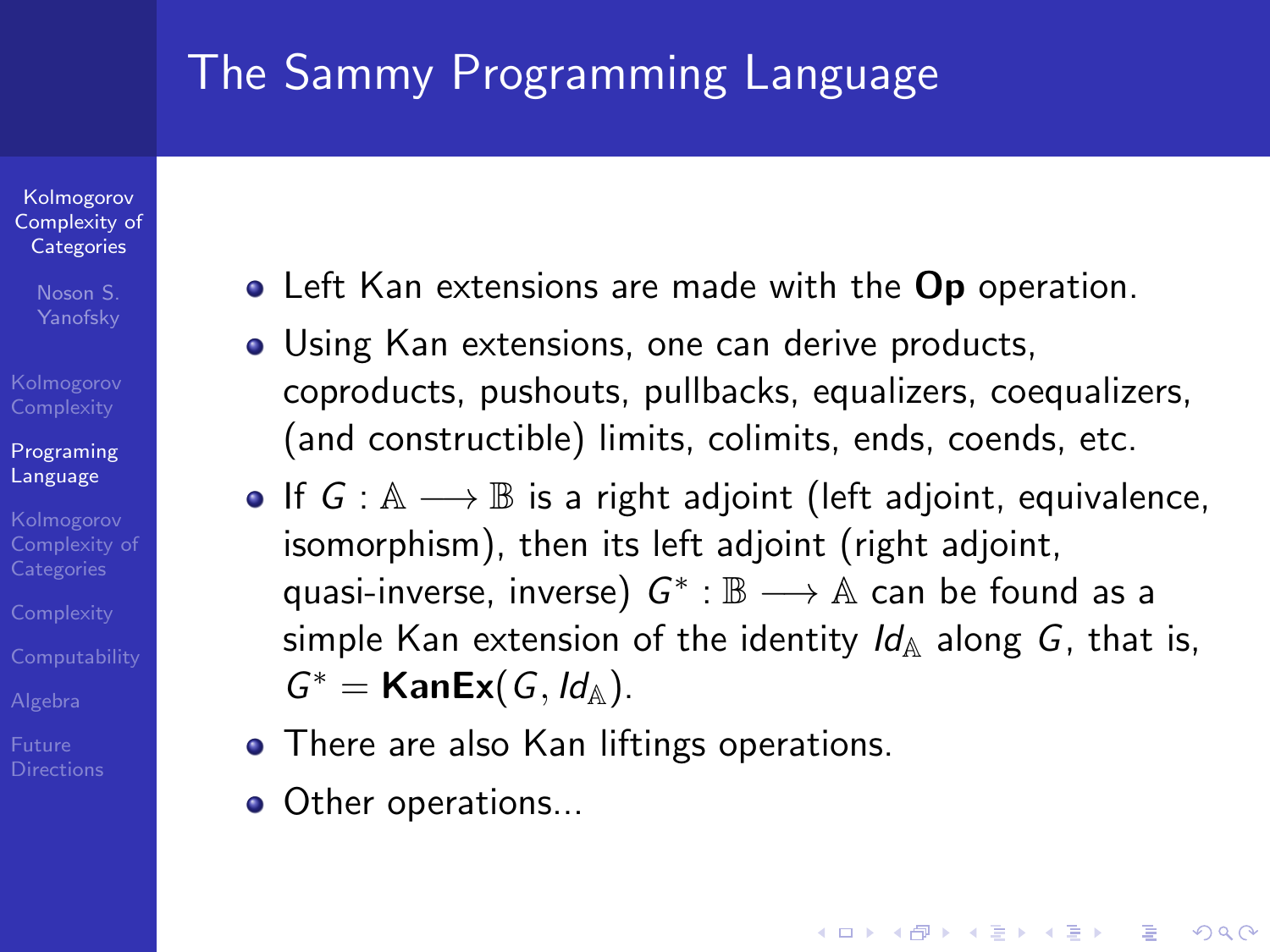Kolmogorov [Complexity of](#page-0-0) **Categories** 

Noson S.

#### [Programing](#page-5-0) Language

<span id="page-8-0"></span>

- Not the first programing language for Categories
	- Rydeheard and Burstall: Computational Category Theory

**KORK ERKER ER AGA** 

• Tatsuya Hagino: A Categorical Programming Language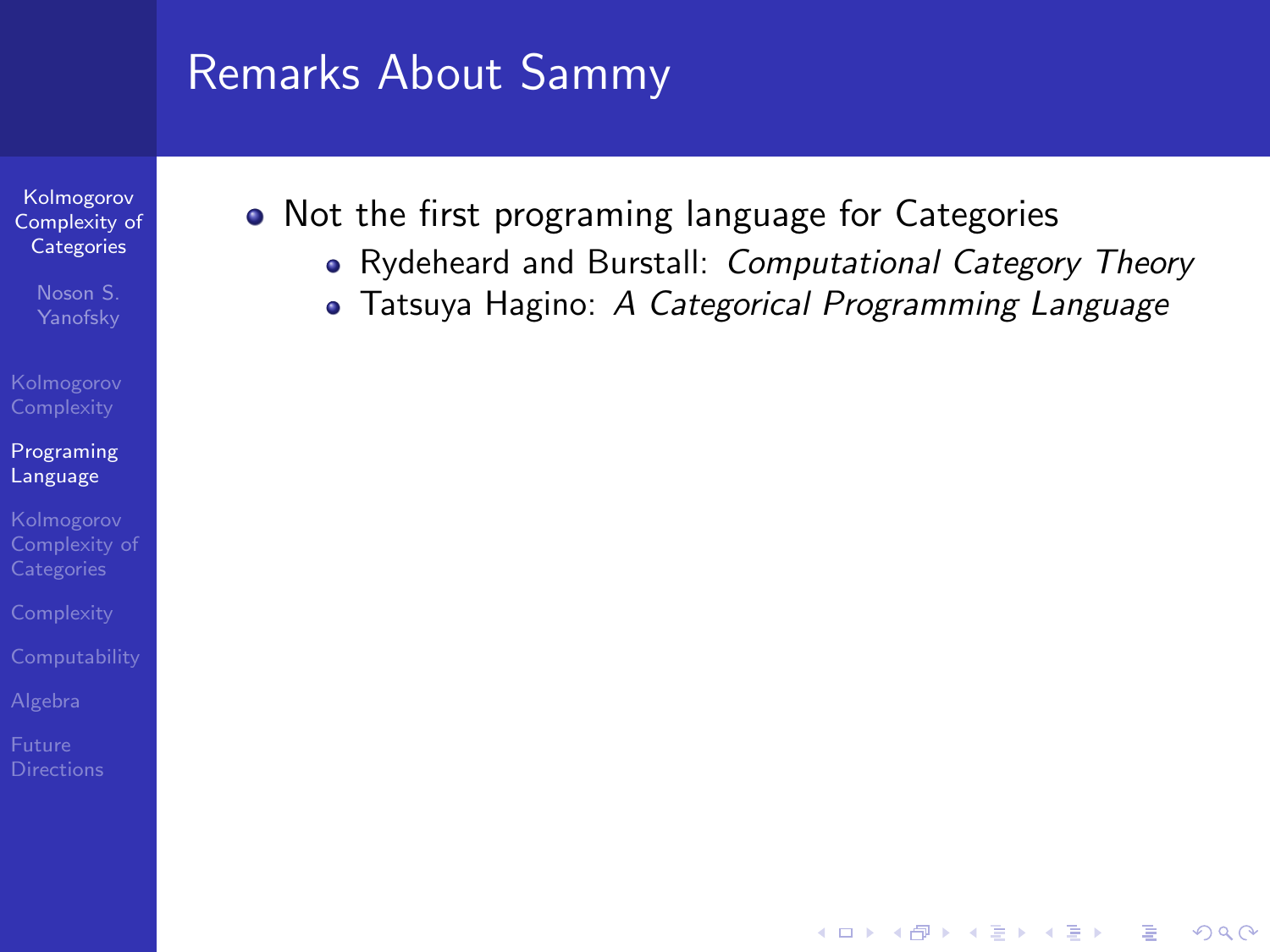Kolmogorov [Complexity of](#page-0-0) **Categories** 

Noson S.

#### [Programing](#page-5-0) Language

- Not the first programing language for Categories
	- Rydeheard and Burstall: Computational Category Theory

**KORK ERKER ER AGA** 

- Tatsuya Hagino: A Categorical Programming Language
- Not the best programing language for Categories
	- e.g. Target from Source and Op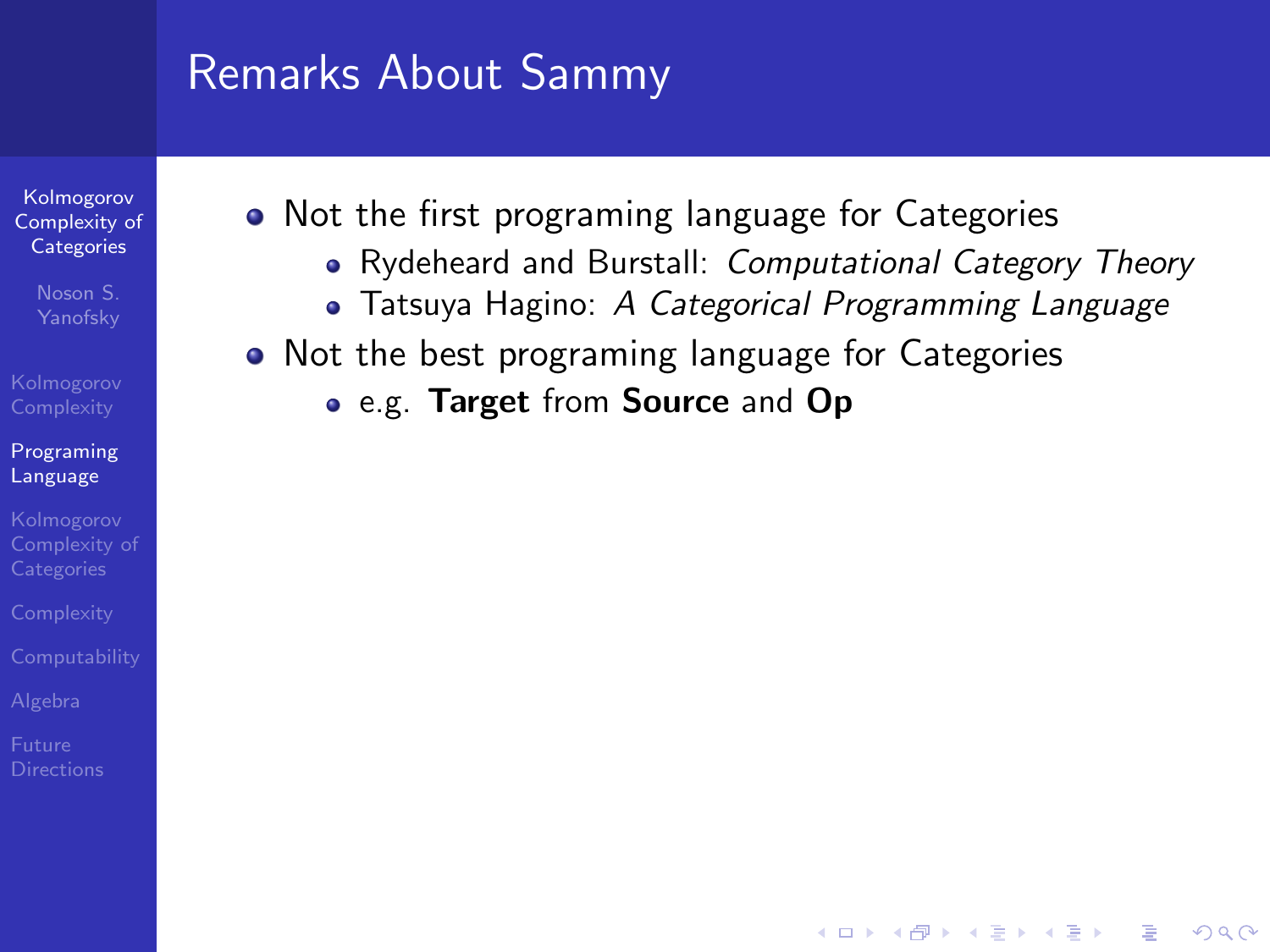Kolmogorov [Complexity of](#page-0-0) **Categories** 

Noson S.

#### [Programing](#page-5-0) Language

<span id="page-10-0"></span>

- Not the first programing language for Categories
	- Rydeheard and Burstall: Computational Category Theory
	- Tatsuya Hagino: A Categorical Programming Language
- Not the best programing language for Categories
	- e.g. Target from Source and Op
- Notice that numbers, strings, trees, graphs, arrays, and other typical data types are not mentioned in Sammy. They can be derived. Categories and algorithms are more "primitive" than numbers, strings, trees, etc.

**KORKA SERKER ORA**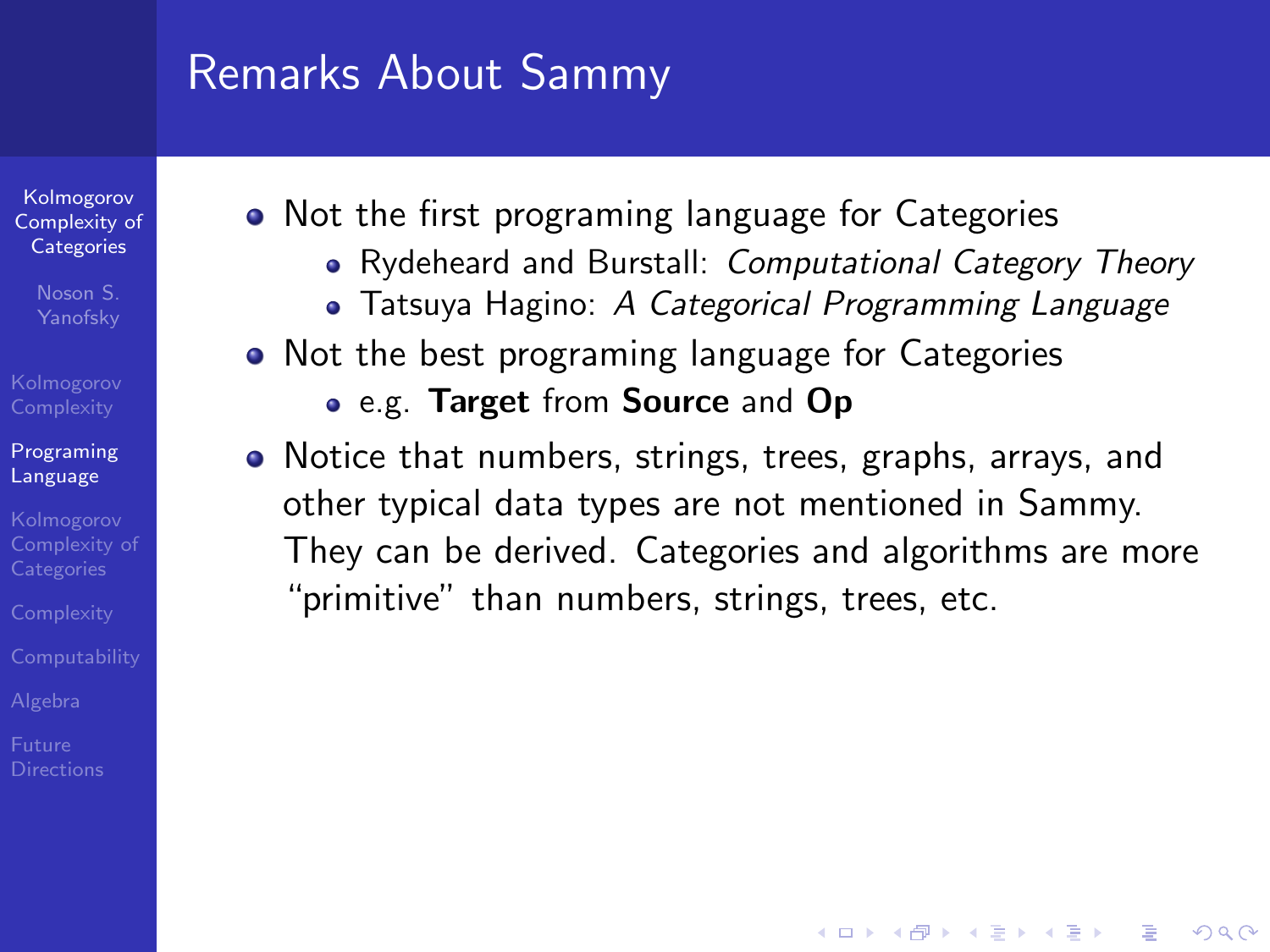Kolmogorov [Complexity of](#page-0-0) **Categories** 

Noson S.

#### [Programing](#page-5-0) Language

- 
- 
- 
- 
- <span id="page-11-0"></span>
- Not the first programing language for Categories
	- Rydeheard and Burstall: Computational Category Theory
	- Tatsuya Hagino: A Categorical Programming Language
- Not the best programing language for Categories
	- e.g. Target from Source and Op
- Notice that numbers, strings, trees, graphs, arrays, and other typical data types are not mentioned in Sammy. They can be derived. Categories and algorithms are more "primitive" than numbers, strings, trees, etc.
- In need of a Church-Turing type thesis that says that anything that can be described by category theory can be described by Sammy.
- No discussion of "self-delimiting."
- Easily encode and decode Sammy programs as a number... o[r](#page-7-0) as a fu[n](#page-11-0)[c](#page-12-0)tor  $P: 1 \longrightarrow \mathbb{N}$ . Self[-R](#page-10-0)[efe](#page-12-0)r[e](#page-8-0)nc[e!](#page-4-0) あお すあおし  $\equiv$  $\Omega$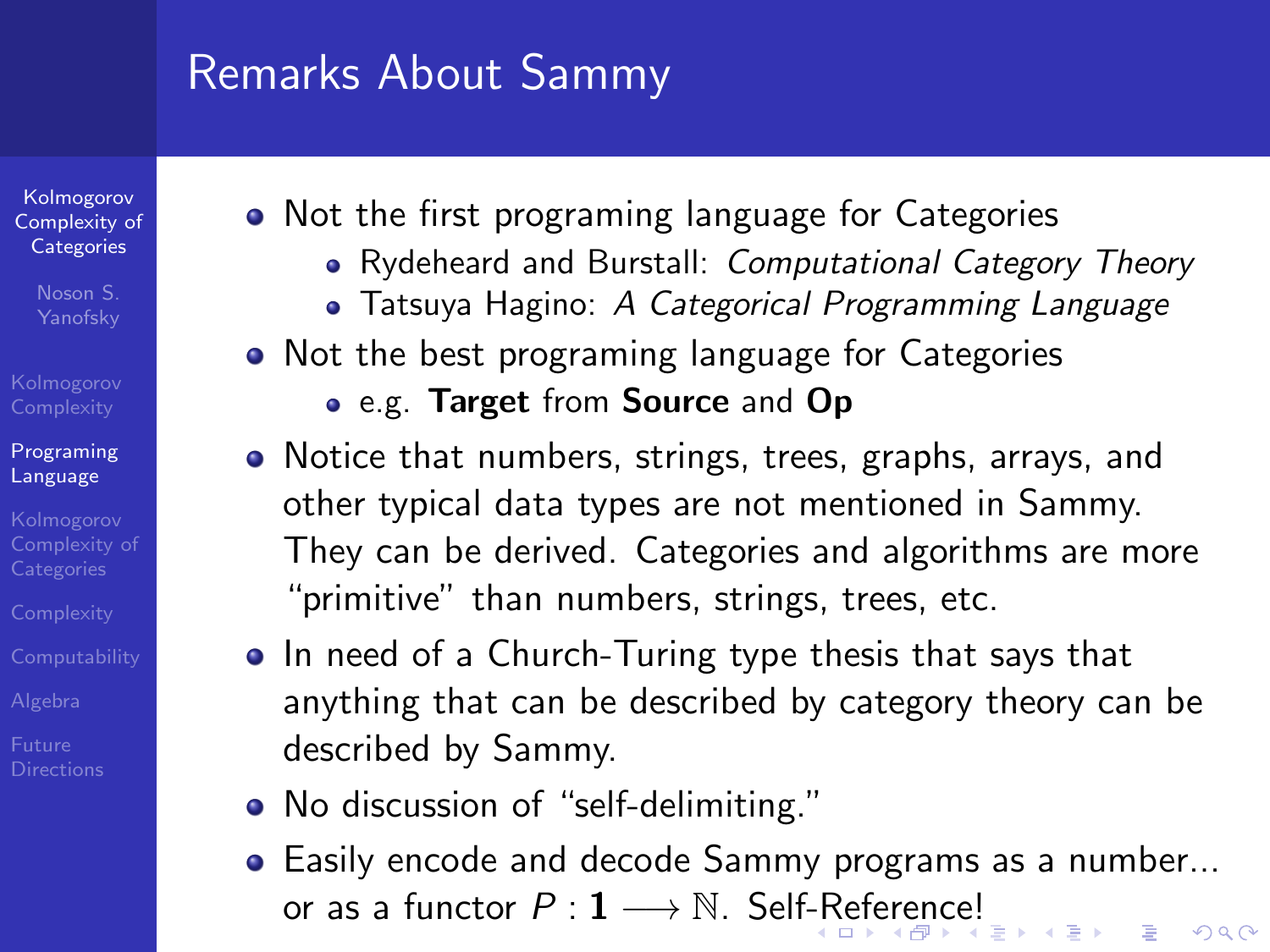### Basic Definitions and Theorems

Kolmogorov [Complexity of](#page-0-0) **Categories** 

Kolmogorov [Complexity of](#page-12-0) **Categories** 

<span id="page-12-0"></span>

 $K_{Sammv}(\mathbb{C}) = K(\mathbb{C}) =$  The smallest number of operations

needed to describe C.

**KORK STRATER STRAKER** 

An invariance theorem. The Kolmogorov complexity does not depend on which programing language is used.

### Theorem

There exists a constant c such that for all categorical structures **X** we have  $|K_{Sammv}(\mathbf{X}) - K_{Saunders}(\mathbf{X})| \leq c$ .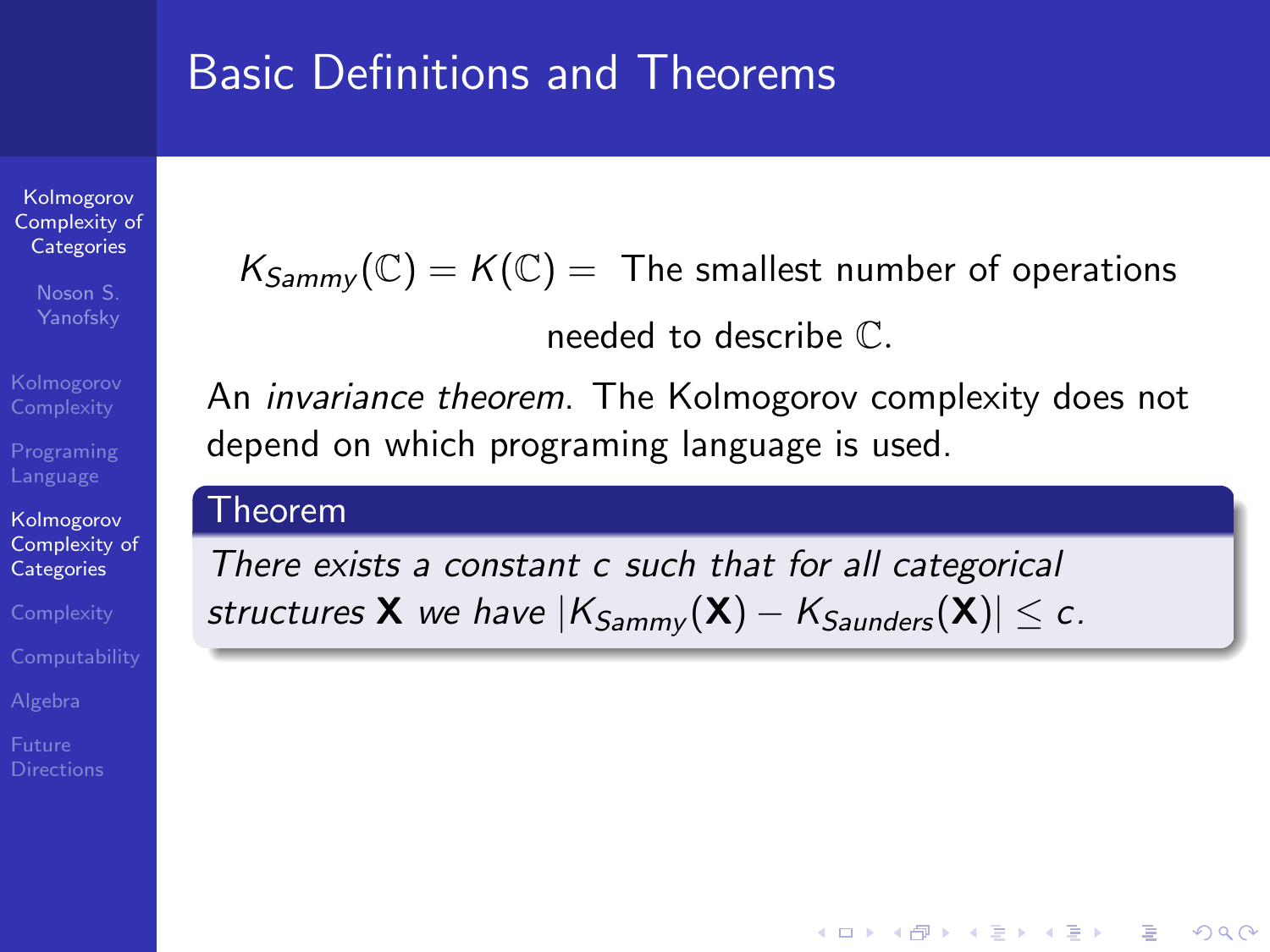### Basic Definitions and Theorems

Kolmogorov [Complexity of](#page-0-0) **Categories** 

Yanofsky

Kolmogorov [Complexity of](#page-12-0) **Categories** 

 $K_{Sammv}(\mathbb{C}) = K(\mathbb{C}) =$  The smallest number of operations

needed to describe C.

An invariance theorem. The Kolmogorov complexity does not depend on which programing language is used.

### Theorem

There exists a constant c such that for all categorical structures **X** we have  $|K_{Sammv}(\mathbf{X}) - K_{Saunders}(\mathbf{X})| \leq c$ .

### Theorem

There exists a constant  $c_{Kan}$  such that for all  $G : A \longrightarrow \mathbb{B}$  and  $F: \mathbb{A} \longrightarrow \mathbb{C}$  if  $(Lan_G(F), \alpha)$  is the left Kan extension, then

 $K((\text{Lan}_G(F), \alpha)) \leq K(F) + K(G/F) + c_{\text{Kan}}$  $K((\text{Lan}_G(F), \alpha)) \leq K(F) + K(G/F) + c_{\text{Kan}}$  $K((\text{Lan}_G(F), \alpha)) \leq K(F) + K(G/F) + c_{\text{Kan}}$  $K((\text{Lan}_G(F), \alpha)) \leq K(F) + K(G/F) + c_{\text{Kan}}$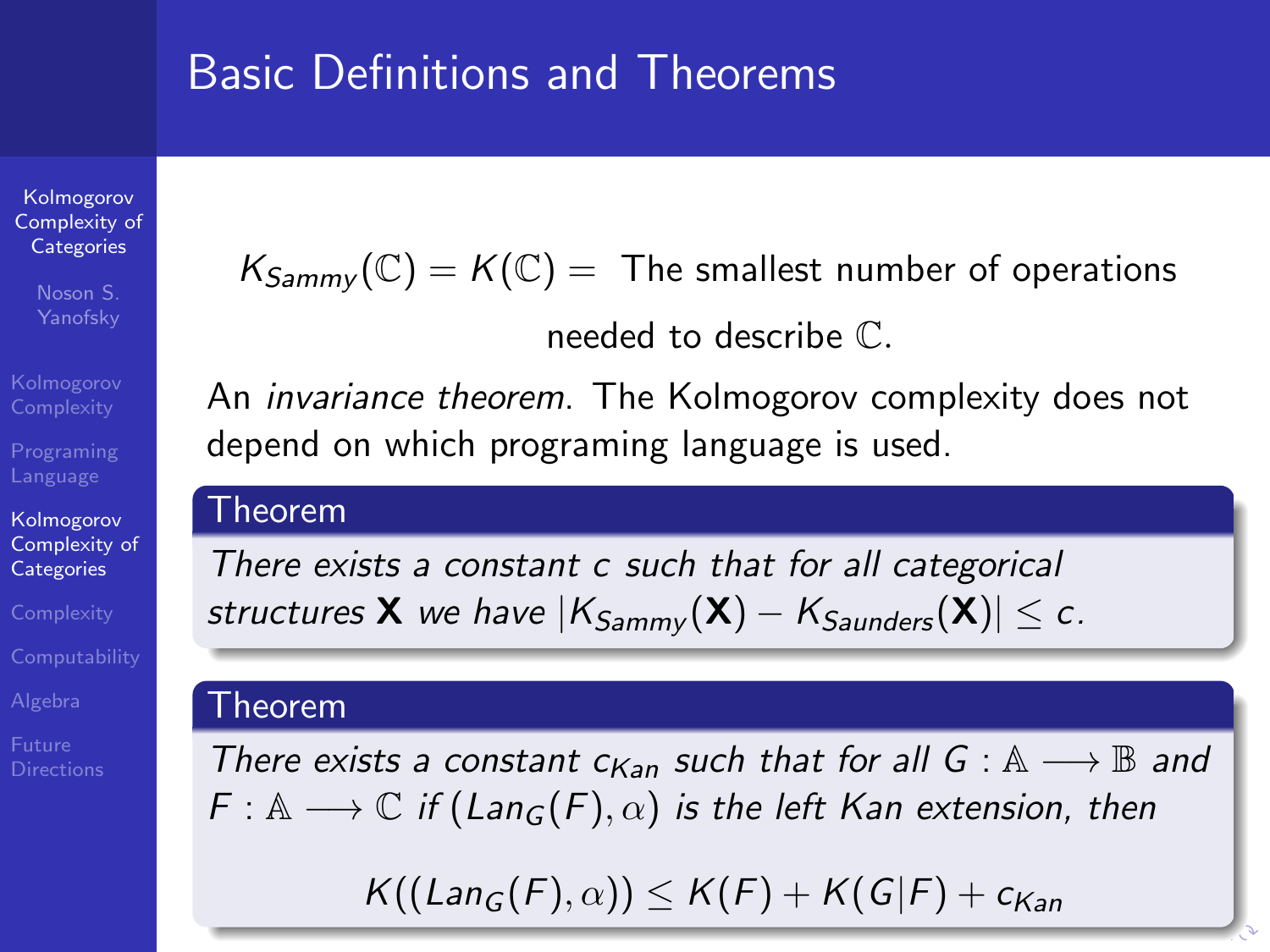### Basic Theorems

Kolmogorov [Complexity of](#page-0-0) **Categories** 

Noson S.

Kolmogorov [Complexity of](#page-12-0) **Categories** 

### **Theorem**

If  $A$  and  $B$  are two equivalent categories, then  $K_{Sammy}(\mathbb{A}) \approx K_{Sammy}(\mathbb{B}).$ 

 $2990$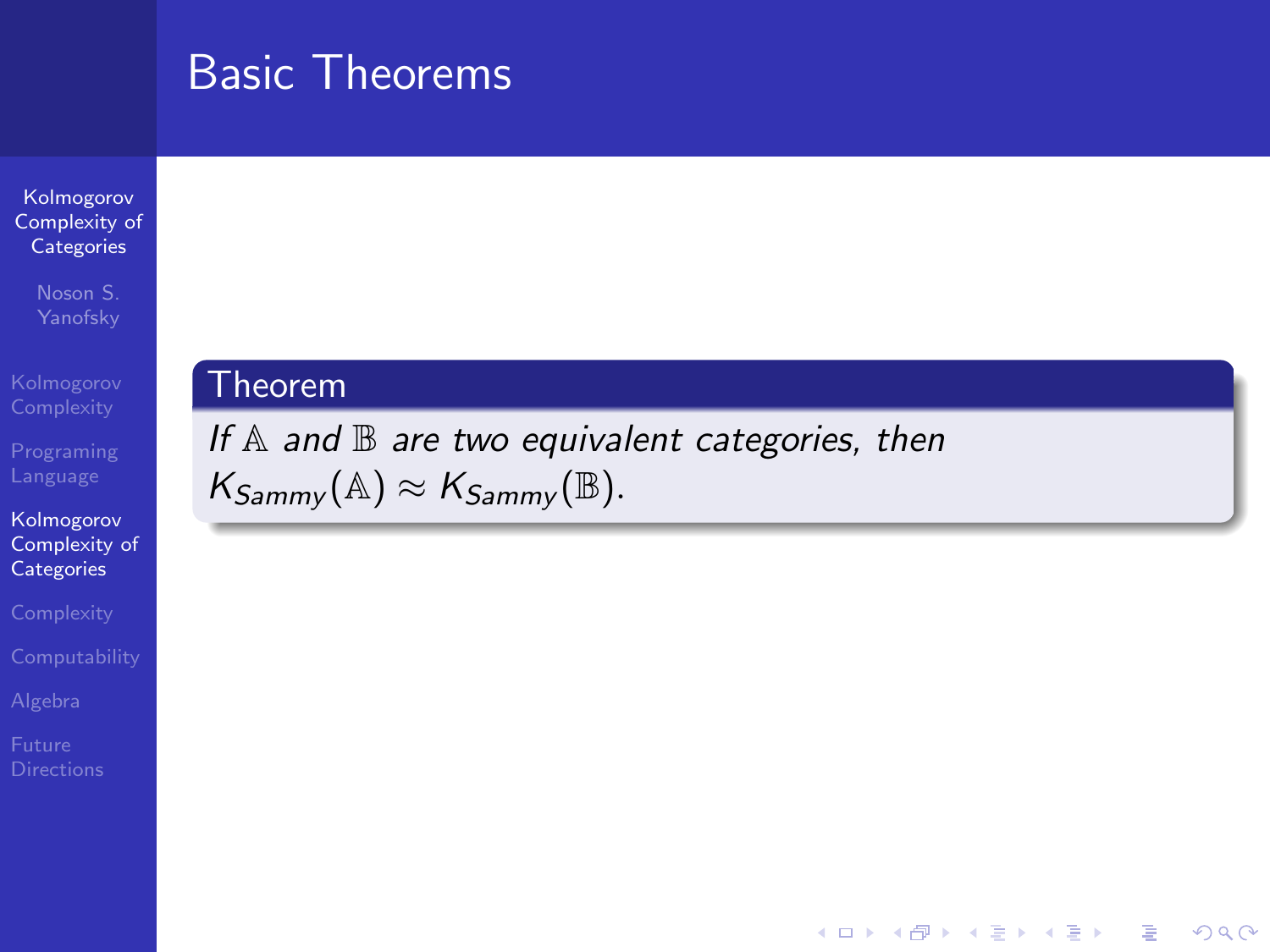### Basic Theorems

#### Kolmogorov [Complexity of](#page-0-0) **Categories**

Noson S.

Kolmogorov [Complexity of](#page-12-0) **Categories** 

<span id="page-15-0"></span>

### Theorem

If  $A$  and  $B$  are two equivalent categories, then  $K_{Sammv}(\mathbb{A}) \approx K_{Sammv}(\mathbb{B}).$ 

### Conclusion:

Kolmogorov complexity is an invariant of categorical structure.

 $2990$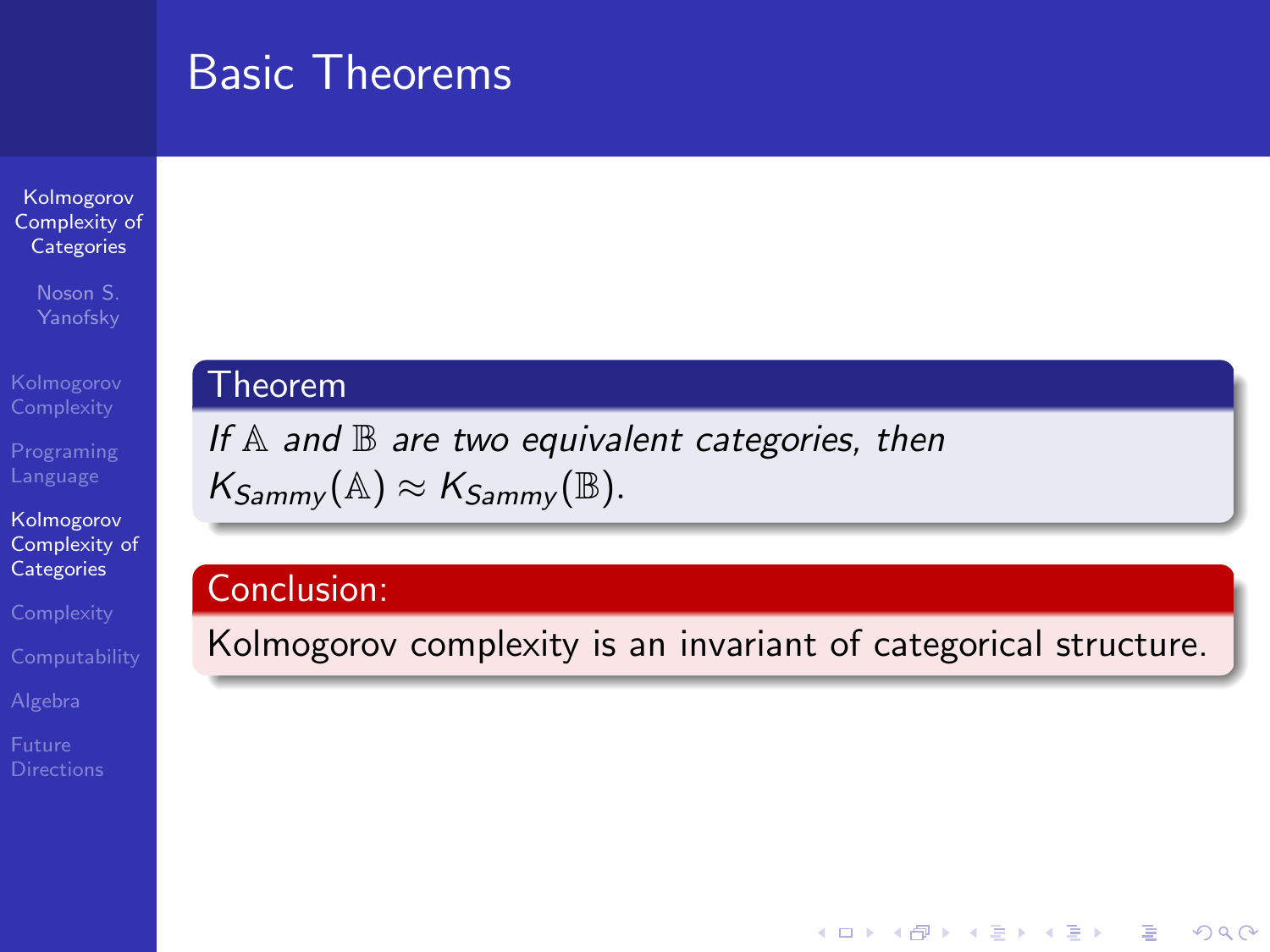### Computing with Sammy

#### Kolmogorov [Complexity of](#page-0-0) **Categories**

- Noson S.
- 
- 
- 
- **[Complexity](#page-16-0)**
- 
- 
- <span id="page-16-0"></span>

The coequalizer  $\, {\bf 1}$  $\overrightarrow{t}$  $\stackrel{s}{\longrightarrow}$  2  $\stackrel{\rho}{\longrightarrow}\omega$  gives the (infinite)

natural numbers as a monoid.

 $\mathbb{N}=\omega^{\mathbf{2}}$  gives the totally ordered category of natural numbers:  $0 \rightarrow 1 \rightarrow 2 \rightarrow \cdots$ 

**KORKA SERKER ORA** 

 $\bullet$   $P: 1 \longrightarrow \mathbb{N}$  is a natural number.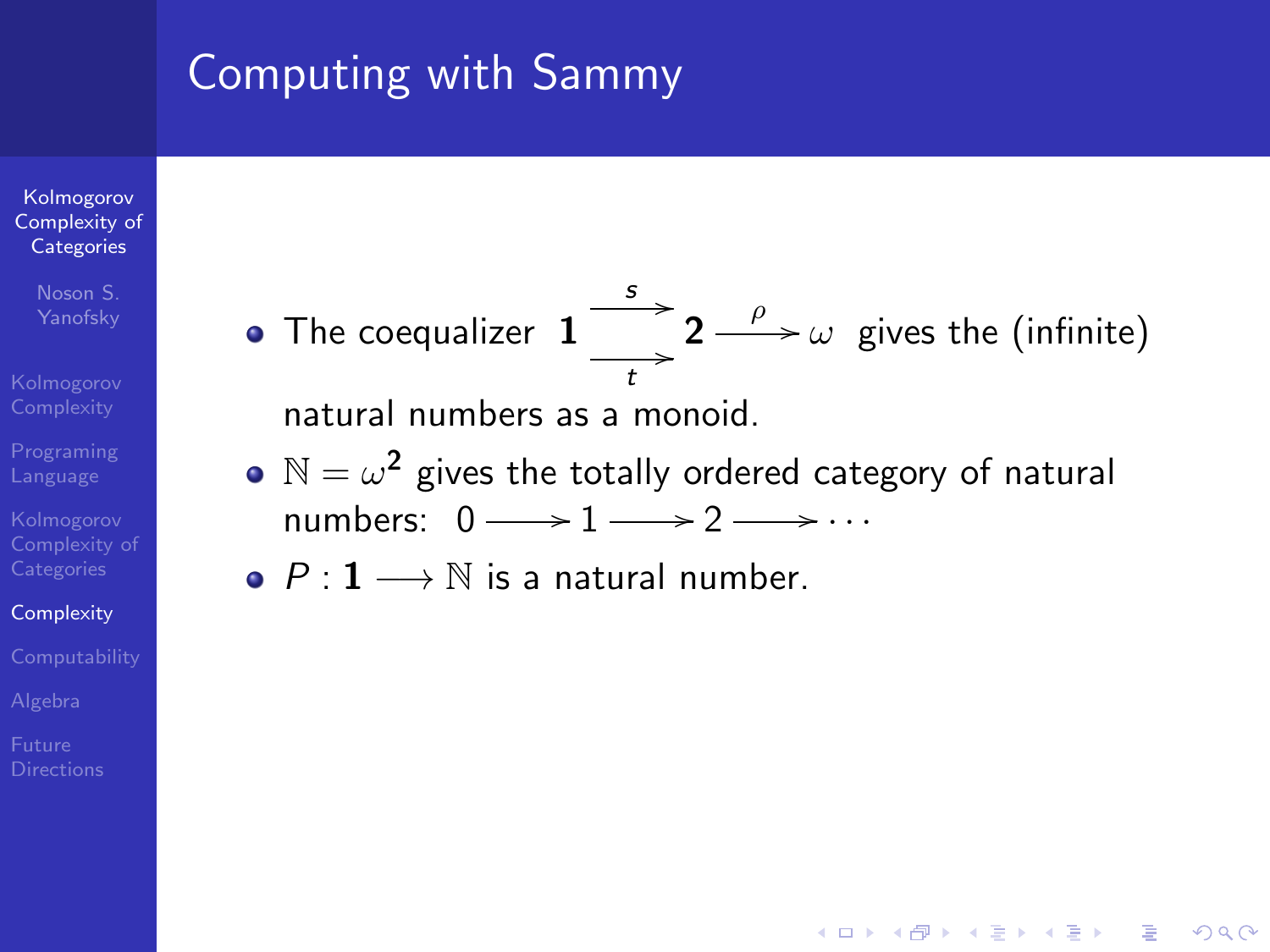## Computing with Sammy

#### Kolmogorov [Complexity of](#page-0-0) **Categories**

Noson S.

**[Complexity](#page-16-0)** 

The coequalizer  $\, {\bf 1}$  $\overrightarrow{t}$  $\stackrel{s}{\longrightarrow}$  2  $\stackrel{\rho}{\longrightarrow}\omega$  gives the (infinite)

natural numbers as a monoid.

- $\mathbb{N}=\omega^{\mathbf{2}}$  gives the totally ordered category of natural numbers:  $0 \rightarrow 1 \rightarrow 2 \rightarrow \cdots$
- $P: 1 \longrightarrow \mathbb{N}$  is a natural number.

### Theorem

Any partially computable function of natural numbers can be computed with Sammy.

**KORK STRATER STRAKER**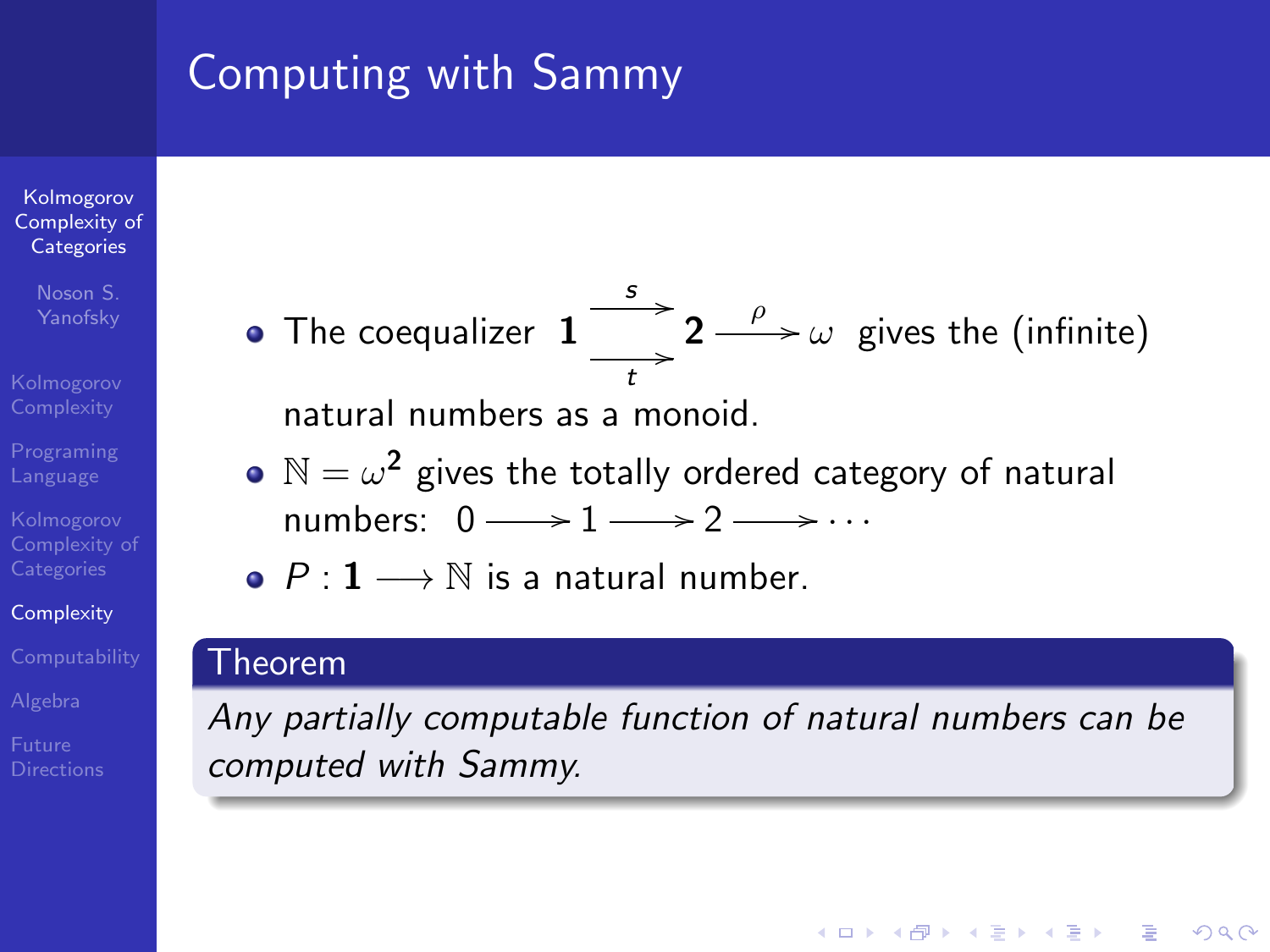Kolmogorov [Complexity of](#page-0-0) **Categories** 

- Noson S.
- 
- 
- 
- **[Complexity](#page-16-0)**
- 
- 
- 
- $\mathbb{N} = 0 \longrightarrow 1 \longrightarrow 2 \longrightarrow \cdots$  An infinite Turing machine tape
- $P: 1 \longrightarrow \mathbb{N}$  is the position on the tape.
- $\mathbf{3} = \begin{array}{c} 0 \leftarrow \longrightarrow \\ \searrow \longrightarrow \end{array}$ ^  $\ddot{\phantom{0}}$ ❂ ❂ ❂ ❂ ❂ ❂ ❂ ❂  $1$ . The alphabet. ✁  $\angle$  $\overline{\phantom{a}}$  $\overline{\phantom{a}}$  $\overline{\phantom{a}}$  $\overline{\phantom{a}}$  $\overline{\phantom{a}}$  $\overline{\phantom{a}}$  $\Box$
- $\bullet$  F :  $\mathbb{N} \longrightarrow \widehat{\mathbf{3}}$  assigns to every position of the tape a 0, 1, or  $\Box$

**KOD KARD KED KED E YORA**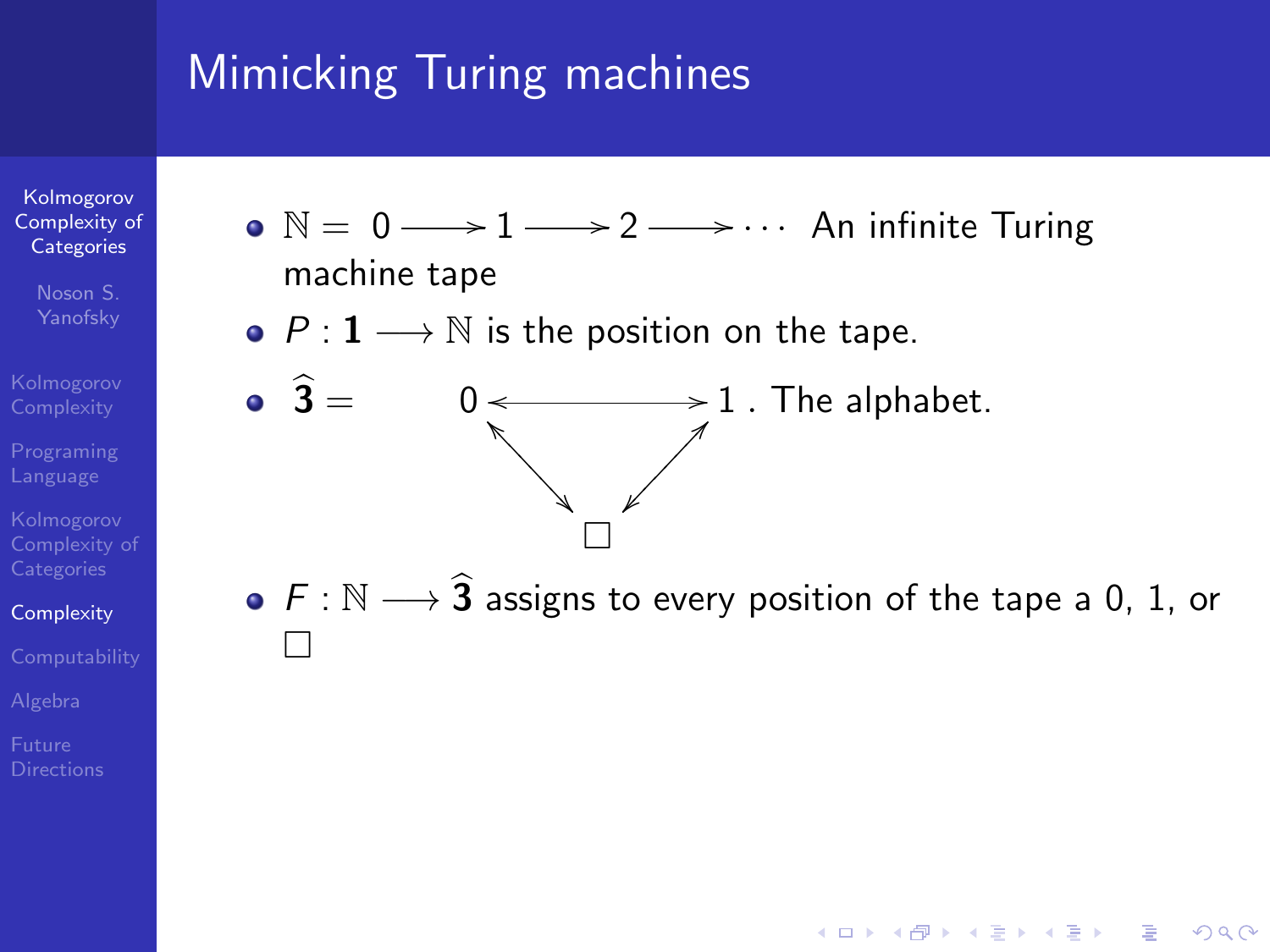Kolmogorov [Complexity of](#page-0-0) **Categories** 

- Noson S.
- 
- 
- 
- **[Complexity](#page-16-0)**
- 
- 
- 
- $\mathbb{N} = 0 \longrightarrow 1 \longrightarrow 2 \longrightarrow \cdots$  An infinite Turing machine tape
- $P: 1 \longrightarrow \mathbb{N}$  is the position on the tape.
- $\mathbf{3} = \begin{array}{c} 0 \leftarrow \longrightarrow \\ \searrow \longrightarrow \end{array}$ ^  $\ddot{\phantom{0}}$ ❂ ❂ ❂ ❂ ❂ ❂ ❂ ❂  $1$ . The alphabet. ✁  $\angle$  $\overline{\phantom{a}}$  $\overline{a}$  $\overline{\phantom{a}}$  $\overline{\phantom{a}}$  $\overline{\phantom{a}}$  $\overline{\phantom{a}}$  $\Box$
- $\bullet$  F :  $\mathbb{N} \longrightarrow \widehat{\mathbf{3}}$  assigns to every position of the tape a 0, 1, or  $\Box$

### Theorem

For s a string, there is a  $F_s : \mathbb{N} \longrightarrow \widehat{3}$  that describes s.

$$
K_{Classical}(s) = O(K_{Sammy}(F_s))
$$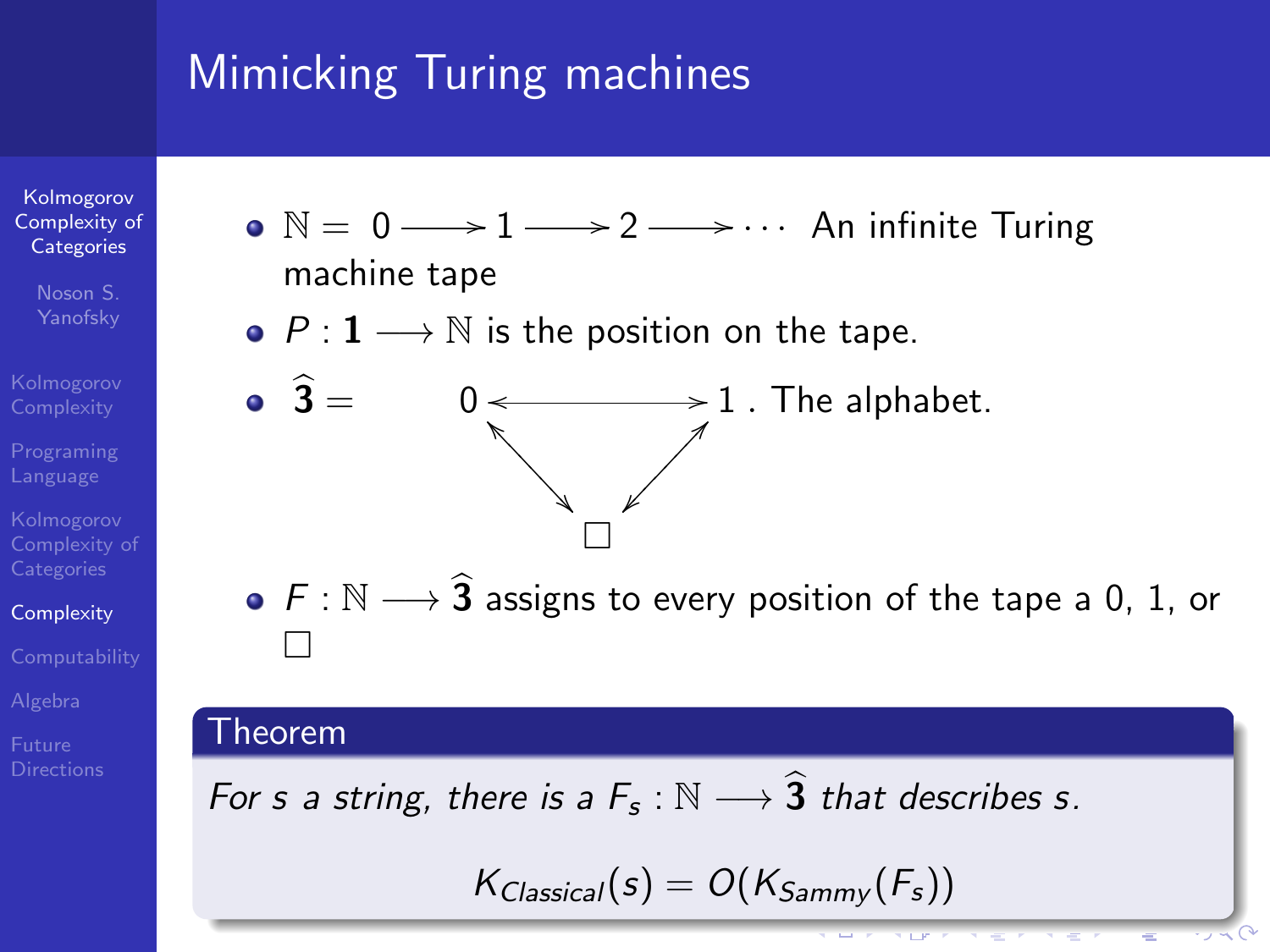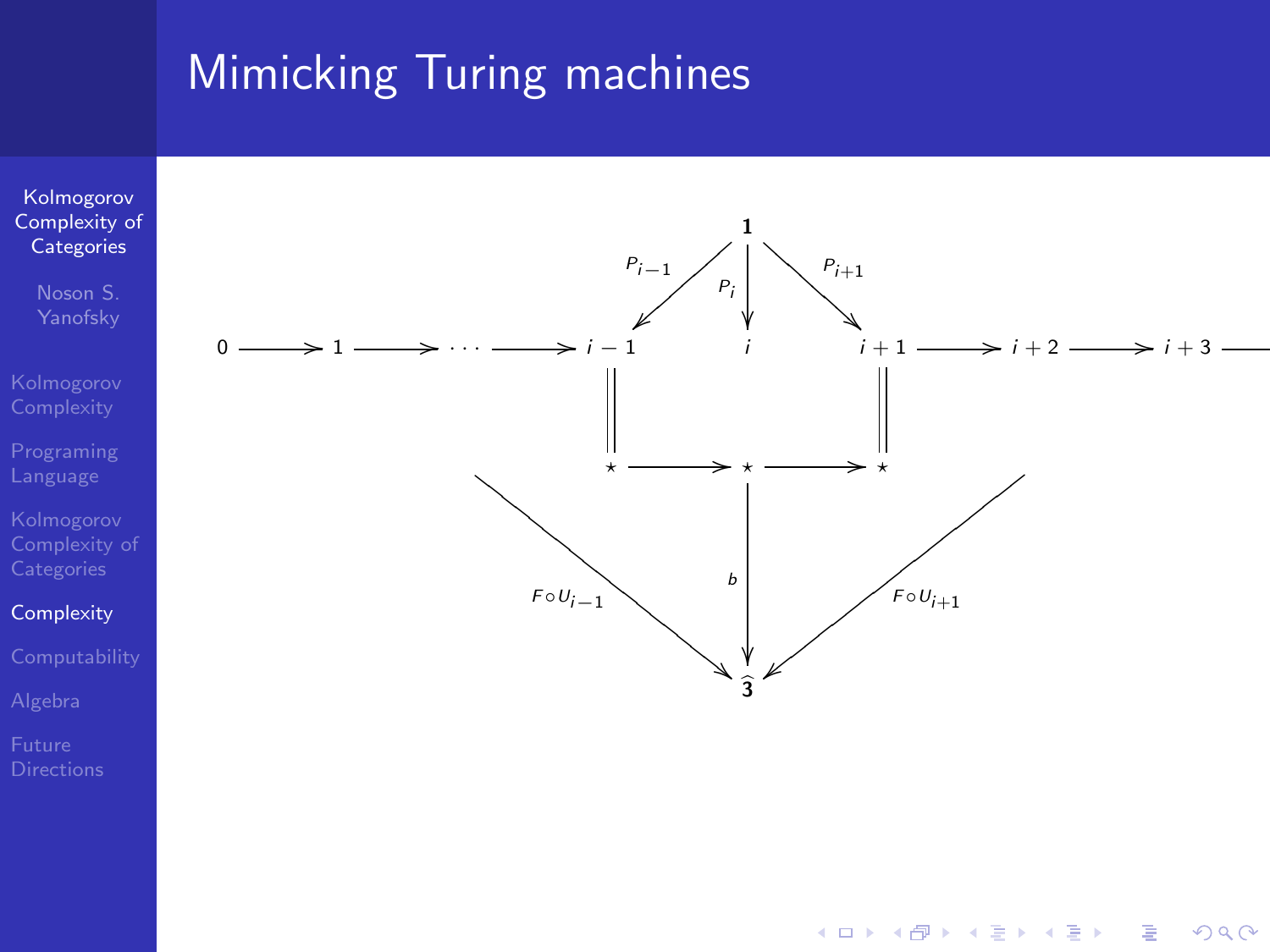

Our Kolmogorov complexity is a generalization of classical Kolmogorov complexity.

1

 $\overline{3}$ ❋ ❋  $\overline{\phantom{0}}$  $\overline{\phantom{0}}$  $\overline{\phantom{0}}$ ❋ ❋  $\overline{\phantom{0}}$ ❋  $\overline{\phantom{0}}$  $\overline{\phantom{0}}$ ❋ ❋ ❋ ❋ ❋  $\overline{\phantom{0}}$ 

ŗ

|① ① ① ① ① ① ①  $\overline{\phantom{a}}$ ① ①  $\overline{\phantom{a}}$ ① ① ① ① ①

b

 $\bigwedge^{P_{i+1}}$ .<br>; ❇ ❇ ❇ ❇ ❇ ❇

 $\ddot{\ast}$ 

 $\sqrt{F \circ U_{i+1}}$ 

 $P_{i-1}$ }④ ④  $\overline{\phantom{a}}$ ④ ④  $\mathcal{D}_{\mathsf{p}_i}$ Pi ľ,

 $F \circ U_{i-1}$ 

 $\begin{array}{ccc} & & \overbrace{\phantom{aa}}^{*} & \longrightarrow \\ & & \nearrow & \end{array}$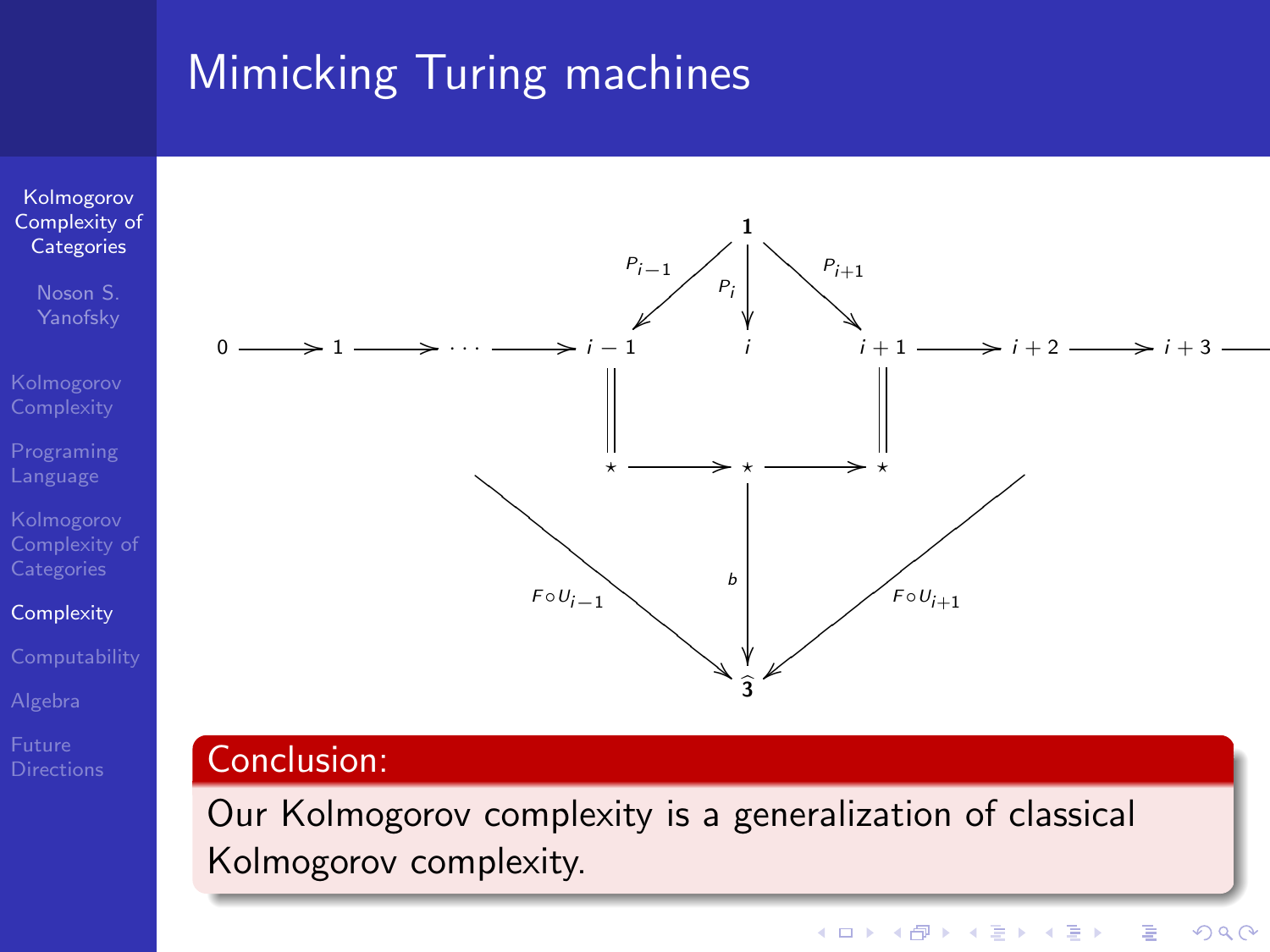Kolmogorov [Complexity of](#page-0-0) **Categories** 

Noson S.

#### **[Computability](#page-22-0)**

<span id="page-22-0"></span>

The following predicate is totally computable and hence constructible in Sammy:  $\text{Halt}'(x, y, t) = 1$  if Turing machine y on input  $x$  stops within  $t$  steps.

**KOD KARD KED KED E YORA**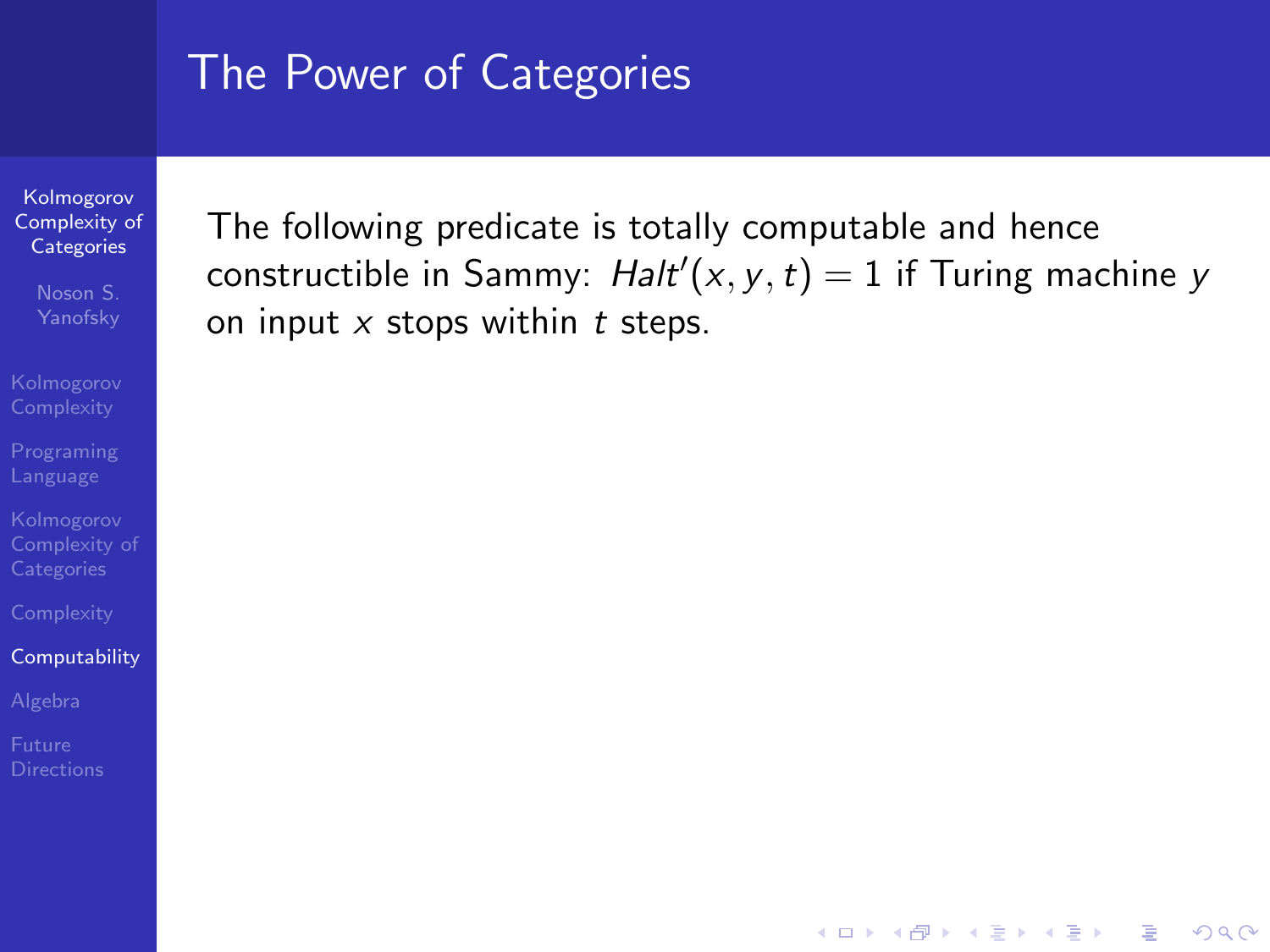Kolmogorov [Complexity of](#page-0-0) **Categories** 

Noson S.

#### **[Computability](#page-22-0)**

The following predicate is totally computable and hence constructible in Sammy:  $\text{Halt}'(x, y, t) = 1$  if Turing machine y on input  $x$  stops within  $t$  steps.



**KOD KARD KED KED E YORA**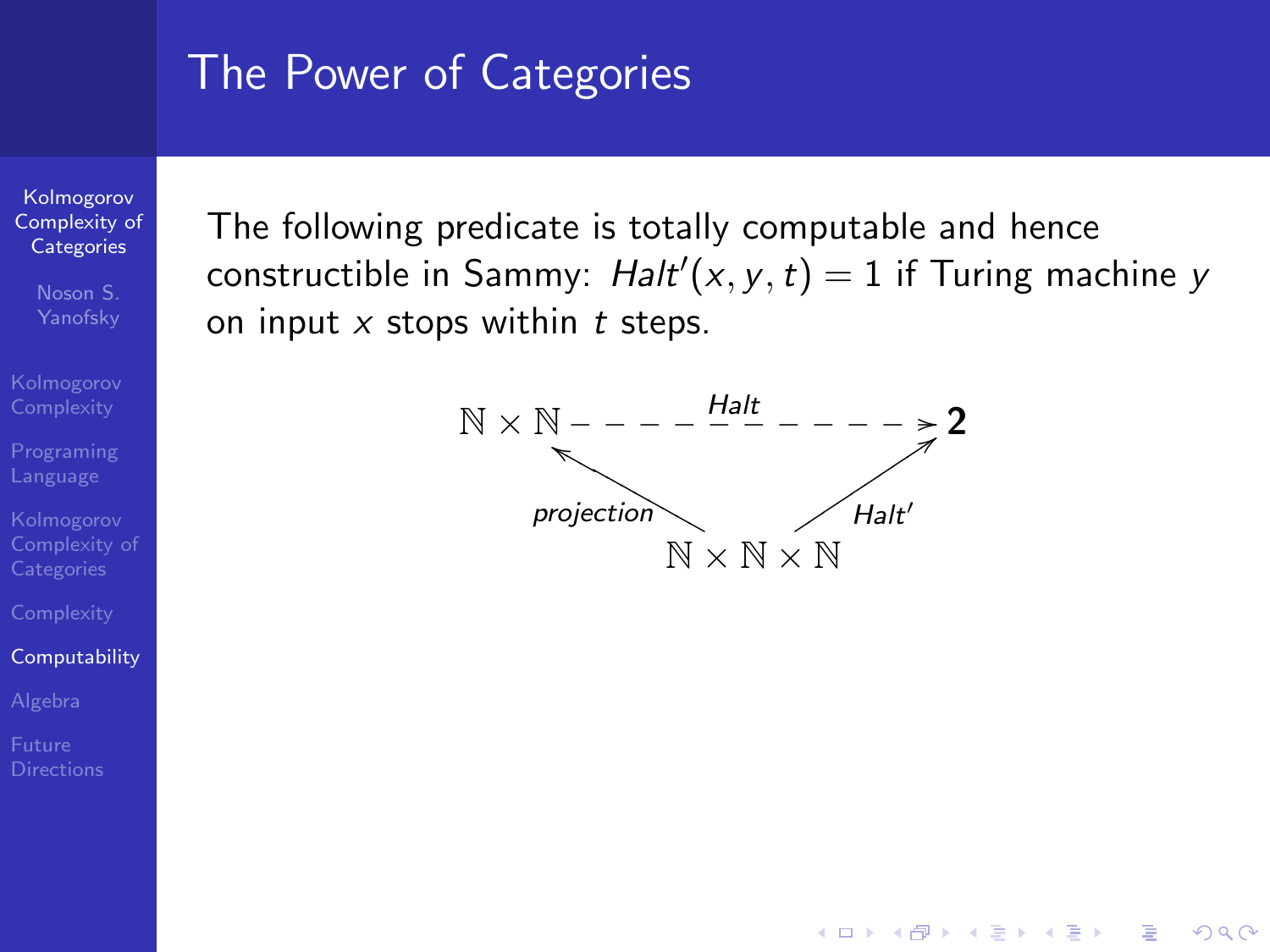Kolmogorov [Complexity of](#page-0-0) **Categories** 

Noson S.

#### **[Computability](#page-22-0)**

The following predicate is totally computable and hence constructible in Sammy:  $\text{Halt}'(x, y, t) = 1$  if Turing machine y on input  $x$  stops within  $t$  steps.



**KORK STRAIN A BAR SHOP** 

Essentially:  $Halt(x, y) = Colimit_t Halt'(x, y, t)$ .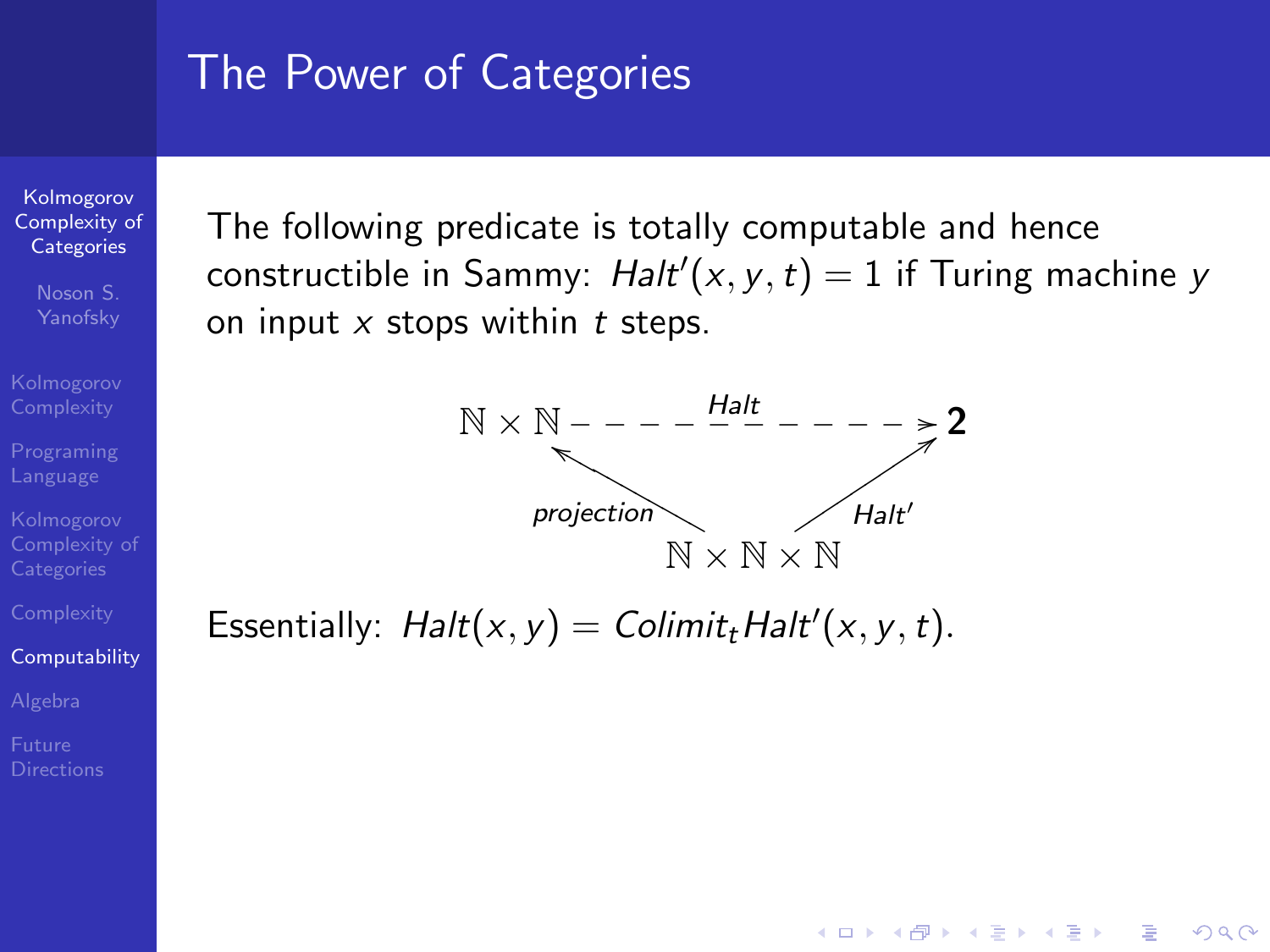Kolmogorov [Complexity of](#page-0-0) **Categories** 

Noson S.

#### **[Computability](#page-22-0)**

The following predicate is totally computable and hence constructible in Sammy:  $\text{Halt}'(x, y, t) = 1$  if Turing machine y on input  $x$  stops within  $t$  steps.



**KORK STRAIN A BAR SHOP** 

Essentially:  $Halt(x, y) = Colimit_t Halt'(x, y, t)$ . Sammy can solve the Halting problem.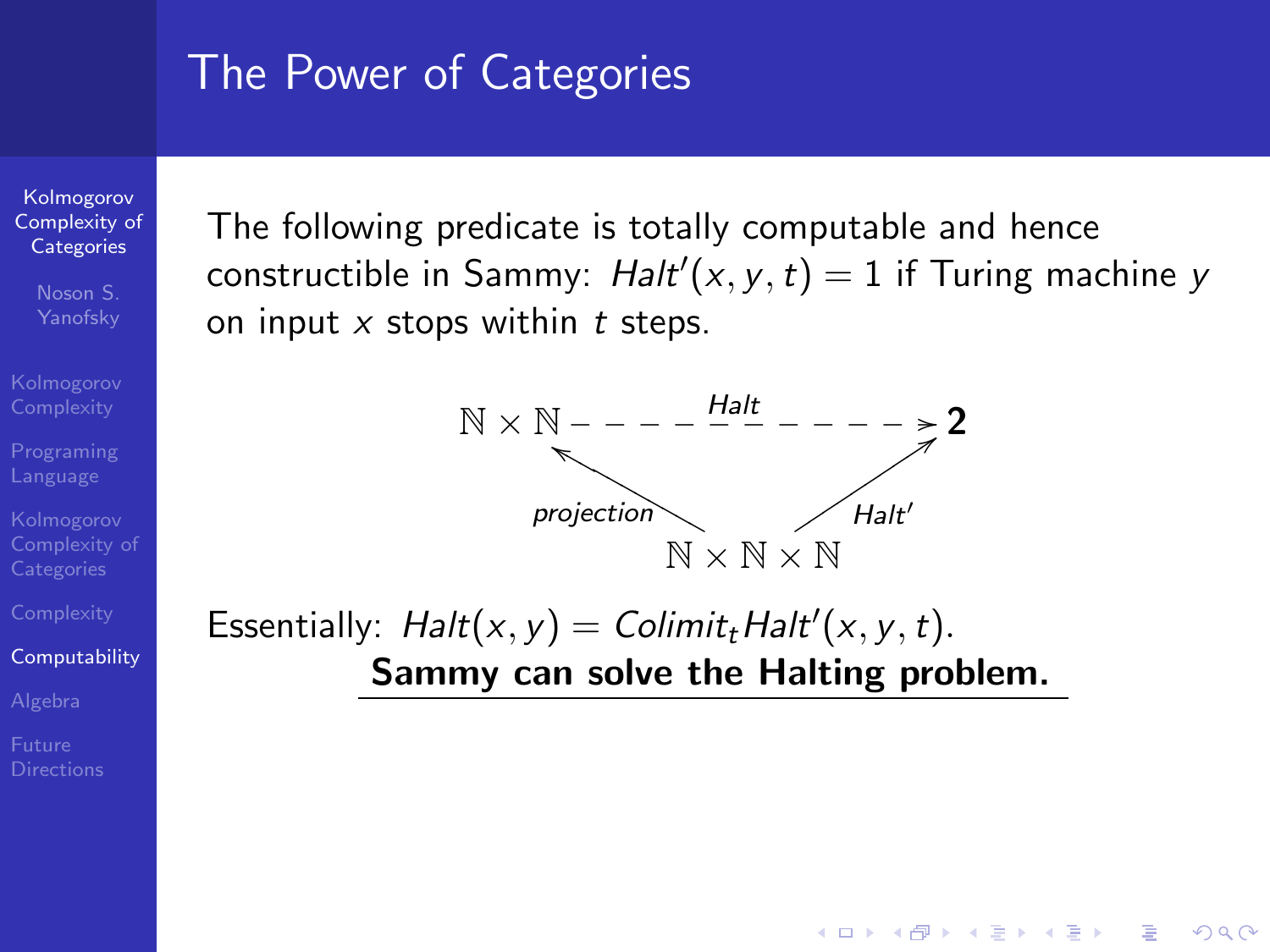Kolmogorov [Complexity of](#page-0-0) **Categories** 

Noson S.

**[Computability](#page-22-0)** 

The following predicate is totally computable and hence constructible in Sammy:  $\text{Halt}'(x, y, t) = 1$  if Turing machine y on input  $x$  stops within  $t$  steps.



Essentially:  $Halt(x, y) = Colimit_t Halt'(x, y, t)$ . Sammy can solve the Halting problem.

### Conclusion:

Our Kolmogorov complexity is a PROPER generalization of classical Kolmogorov complexity.

 $\left\{ \begin{array}{ccc} \pm & \pm & \pm \end{array} \right.$ 

 $2990$ GHT 1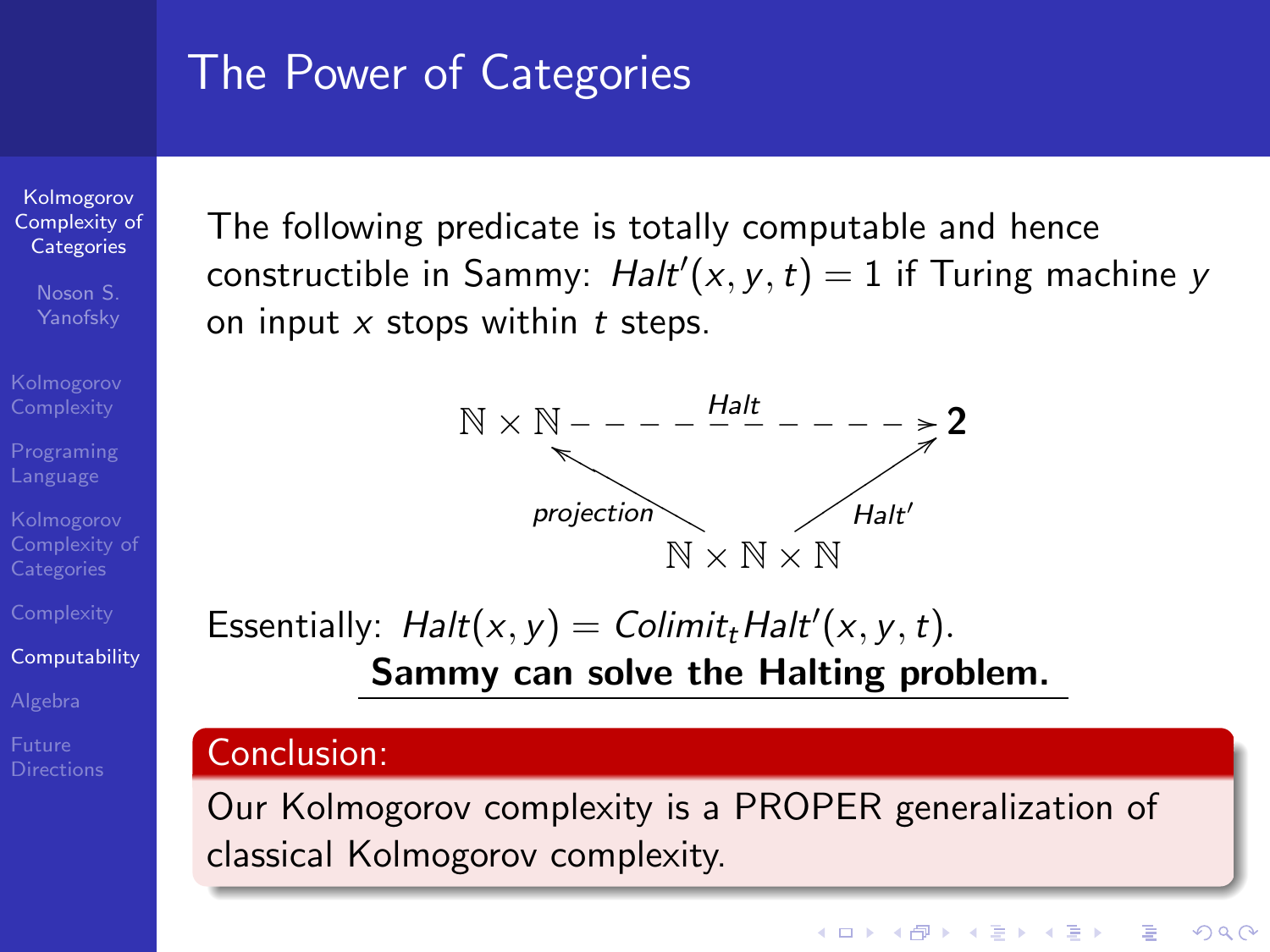Kolmogorov [Complexity of](#page-0-0) **Categories** 

Noson S.

#### **[Computability](#page-22-0)**

Can Sammy solve everything?

イロメ イ団メ イ君メ イ君メー

 $\mathbb{R}^+$  $2990$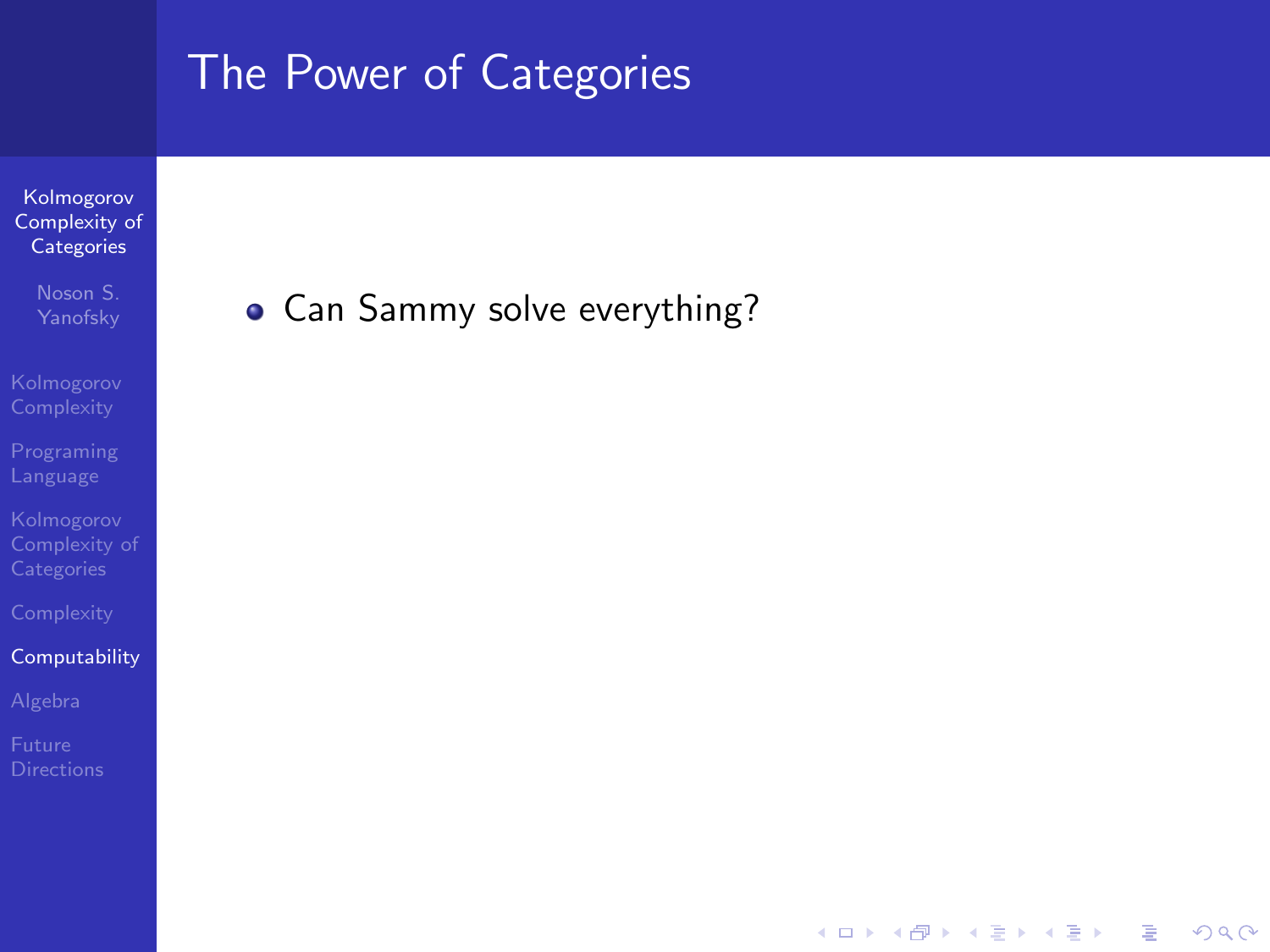#### Kolmogorov [Complexity of](#page-0-0) **Categories**

- Noson S.
- 
- 
- 
- 

#### **[Computability](#page-22-0)**

- 
- 

Can Sammy solve everything?

イロン イ部ン イ君ン イ君ンシ

 $\mathbb{B}^{n-1}$  $299$ 

No.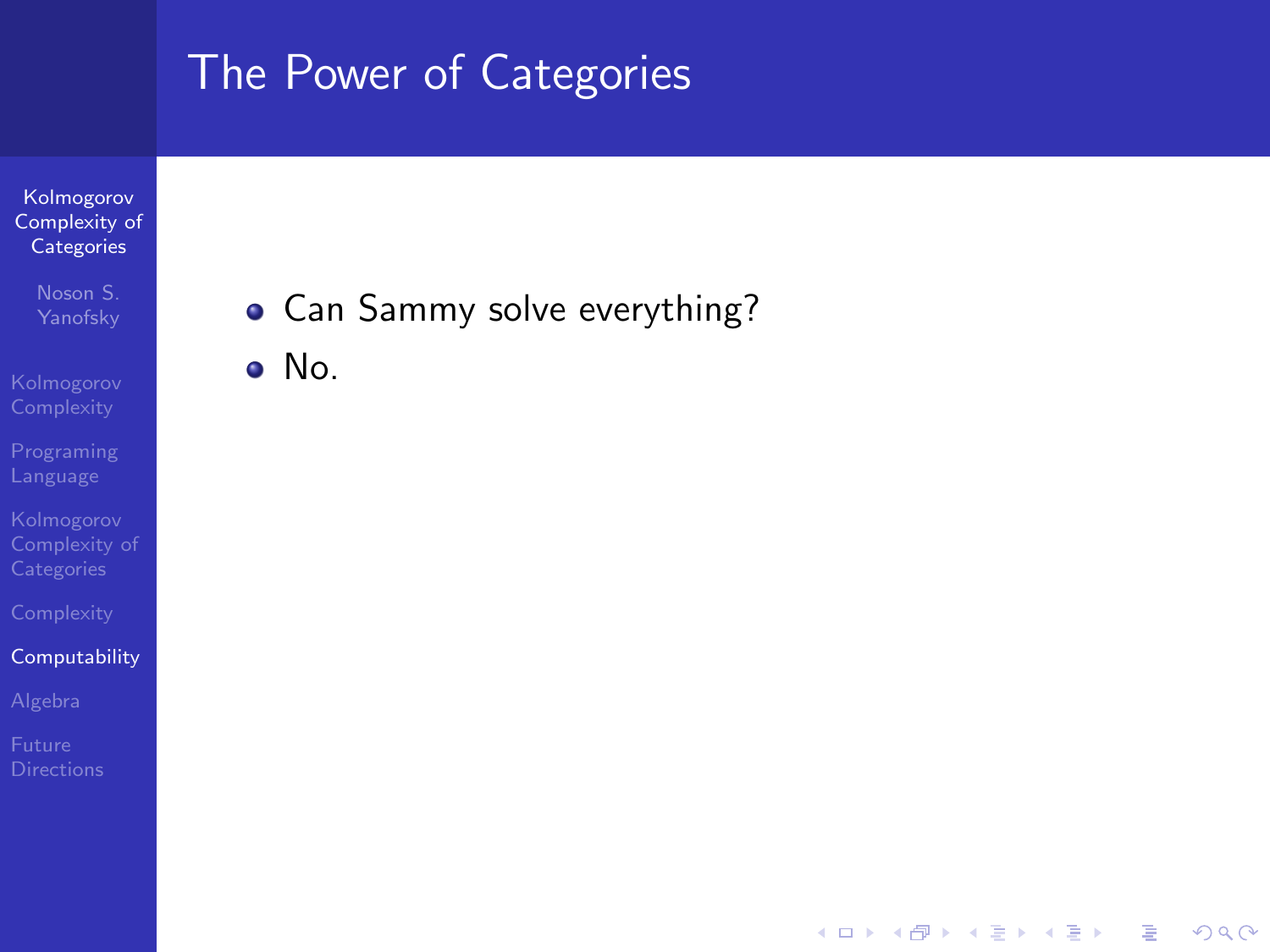Kolmogorov [Complexity of](#page-0-0) **Categories** 

Noson S.

**[Computability](#page-22-0)** 

• Can Sammy solve everything?

No.

### Theorem

The functor  $K_{Sammv}$  :  $\mathbb{C}at \longrightarrow \mathbb{N}$  is not constructible with any Sammy program.

イロト イ押 トイヨト イヨト

B

 $2Q$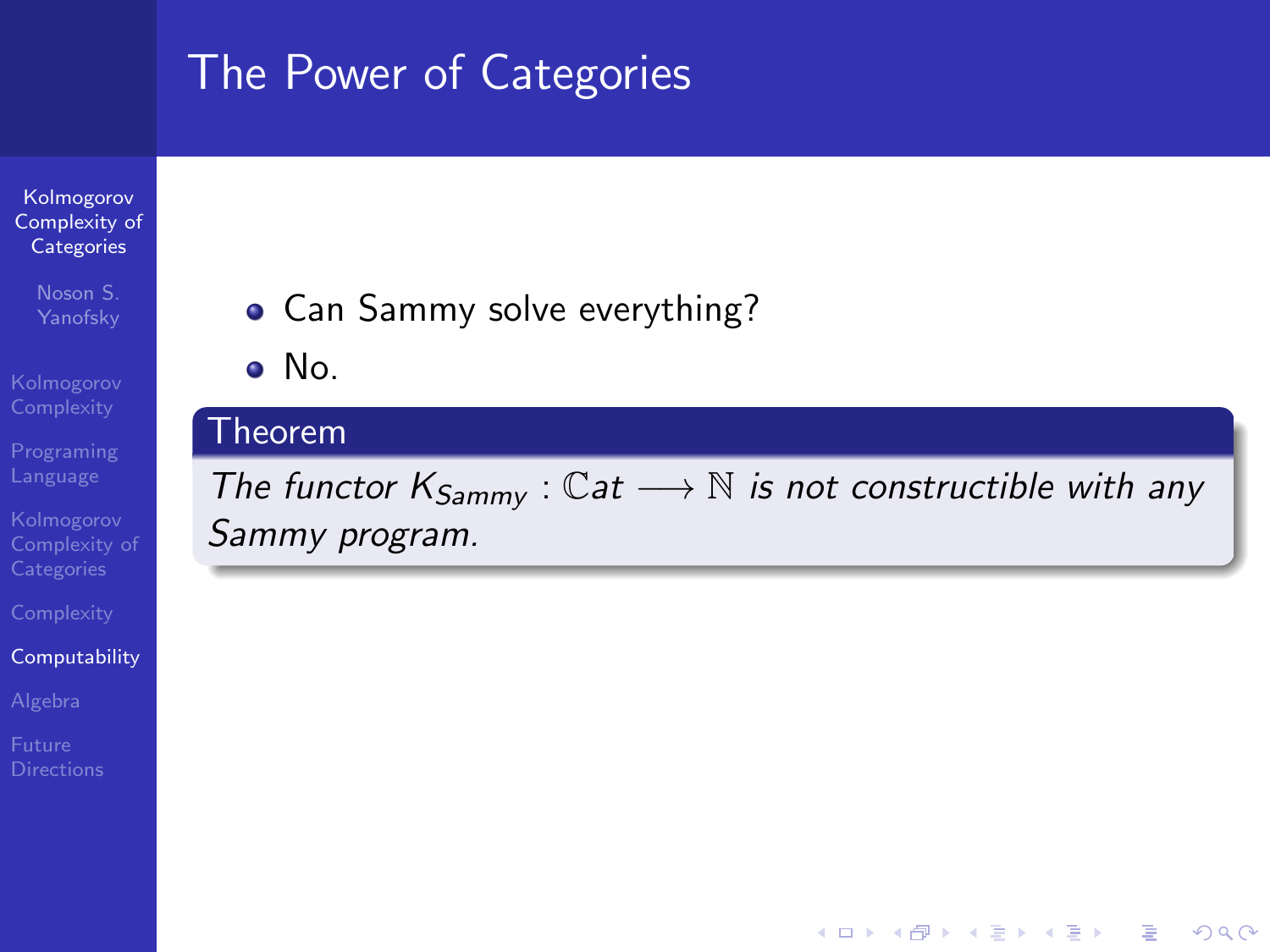#### Kolmogorov [Complexity of](#page-0-0) **Categories**

- Noson S.
- 
- 
- 
- 
- **[Computability](#page-22-0)**
- 
- 
- Can Sammy solve everything?
- No.

### Theorem

The functor  $K_{Samm}$  :  $\mathbb{C}at \longrightarrow \mathbb{N}$  is not constructible with any Sammy program.

• So what exactly is the power of categorical constructions?

 $(1 - 4)$   $(1 - 4)$   $(1 - 4)$   $(1 - 4)$   $(1 - 4)$   $(1 - 4)$   $(1 - 4)$   $(1 - 4)$   $(1 - 4)$   $(1 - 4)$   $(1 - 4)$   $(1 - 4)$   $(1 - 4)$   $(1 - 4)$   $(1 - 4)$   $(1 - 4)$   $(1 - 4)$   $(1 - 4)$   $(1 - 4)$   $(1 - 4)$   $(1 - 4)$   $(1 - 4)$   $(1 - 4)$   $(1 - 4)$   $(1 -$ 

 $\Rightarrow$ 

 $2Q$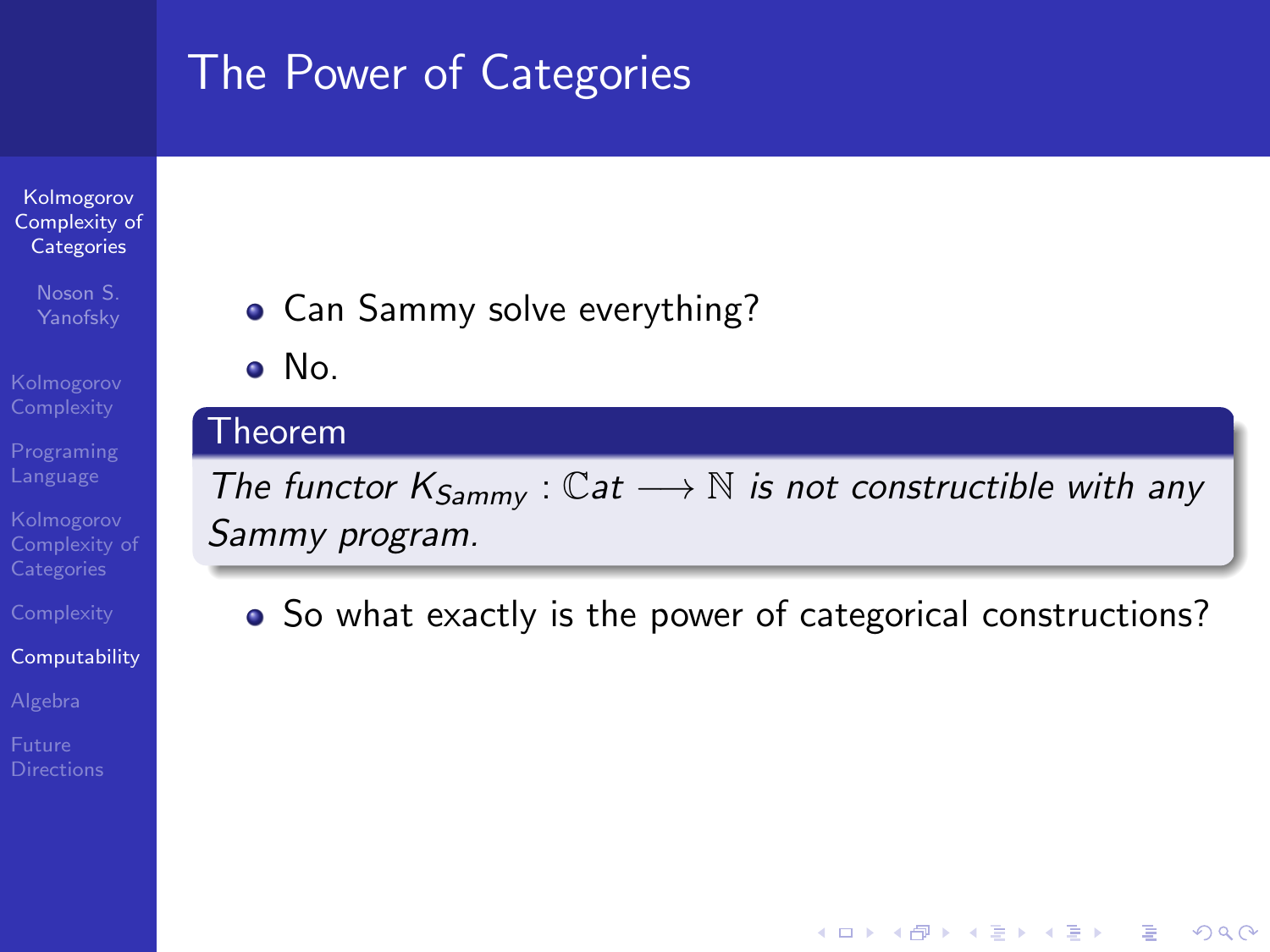#### Kolmogorov [Complexity of](#page-0-0) **Categories**

- Noson S.
- 
- 
- 
- 
- **[Computability](#page-22-0)**
- 
- 
- Can Sammy solve everything?
- No.

### Theorem

The functor  $K_{Sammv}$ : Cat  $\longrightarrow$  N is not constructible with any Sammy program.

• So what exactly is the power of categorical constructions?

**KORK STRATER STRAKER** 

Conjecture: I think it goes through the arithmetic hierarchy and stops at some level of the projective hierarchy.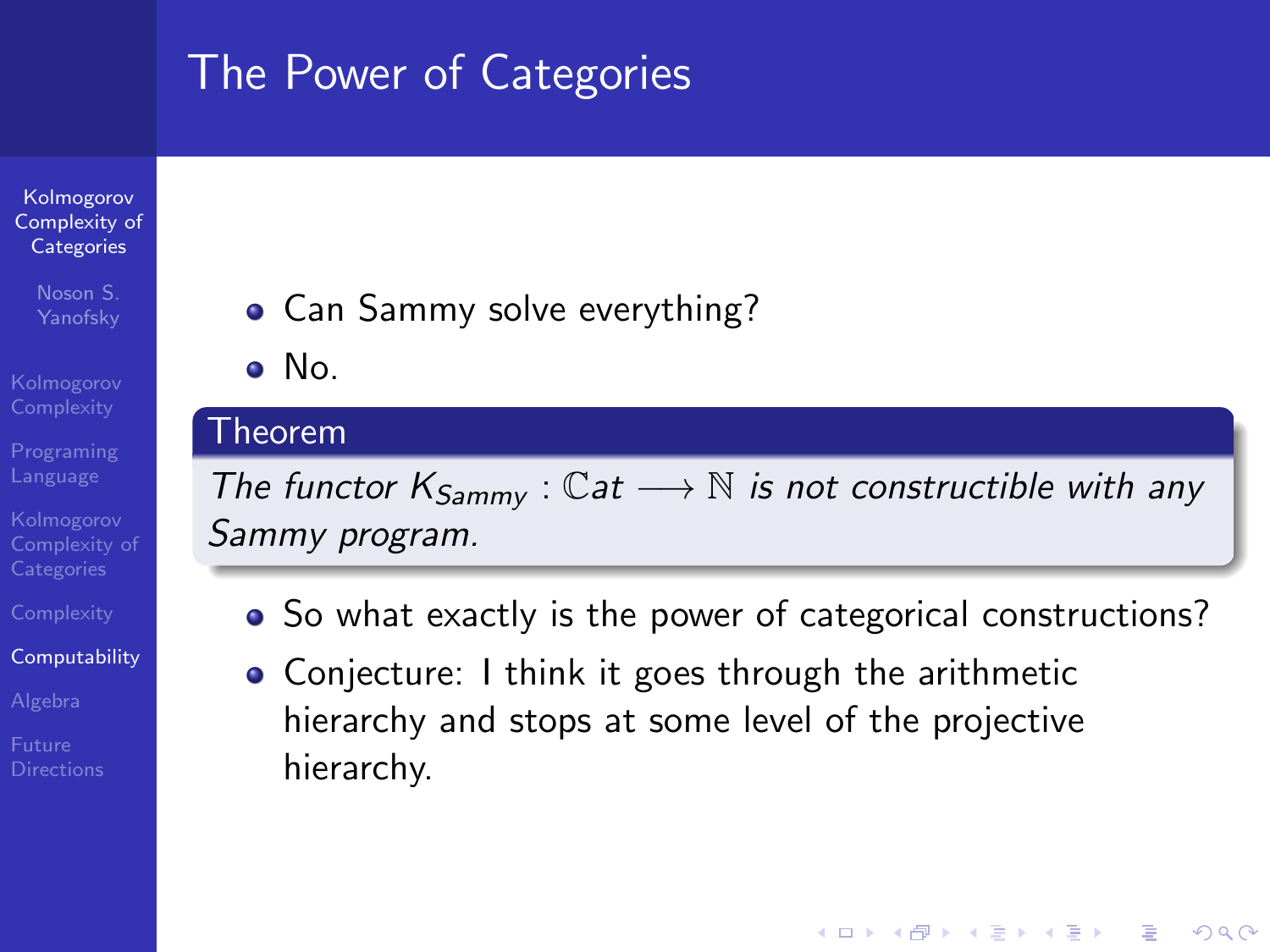## Algebraic Structure and More

Kolmogorov [Complexity of](#page-0-0) **Categories** 

**[Complexity](#page-16-0)** 

[Algebra](#page-32-0)

<span id="page-32-0"></span>

### Theorem

 $\mathbb T$  an algebraic theory.  $K(\mathbb T)\approx K(A\lg(\mathbb T, Set)).$ 

### Theorem

If  $\mathbb T$  is Morita equivalent to  $\mathbb T'$ , then  $K(\mathbb T)\approx K(\mathbb T')$ .

### Theorem

A monad has the same Kolmogorov complexity as its category of Eilenberg-Moore algebras.

### Theorem

Morita equivalent monads have equal Kolmogorov complexity.

 $2Q$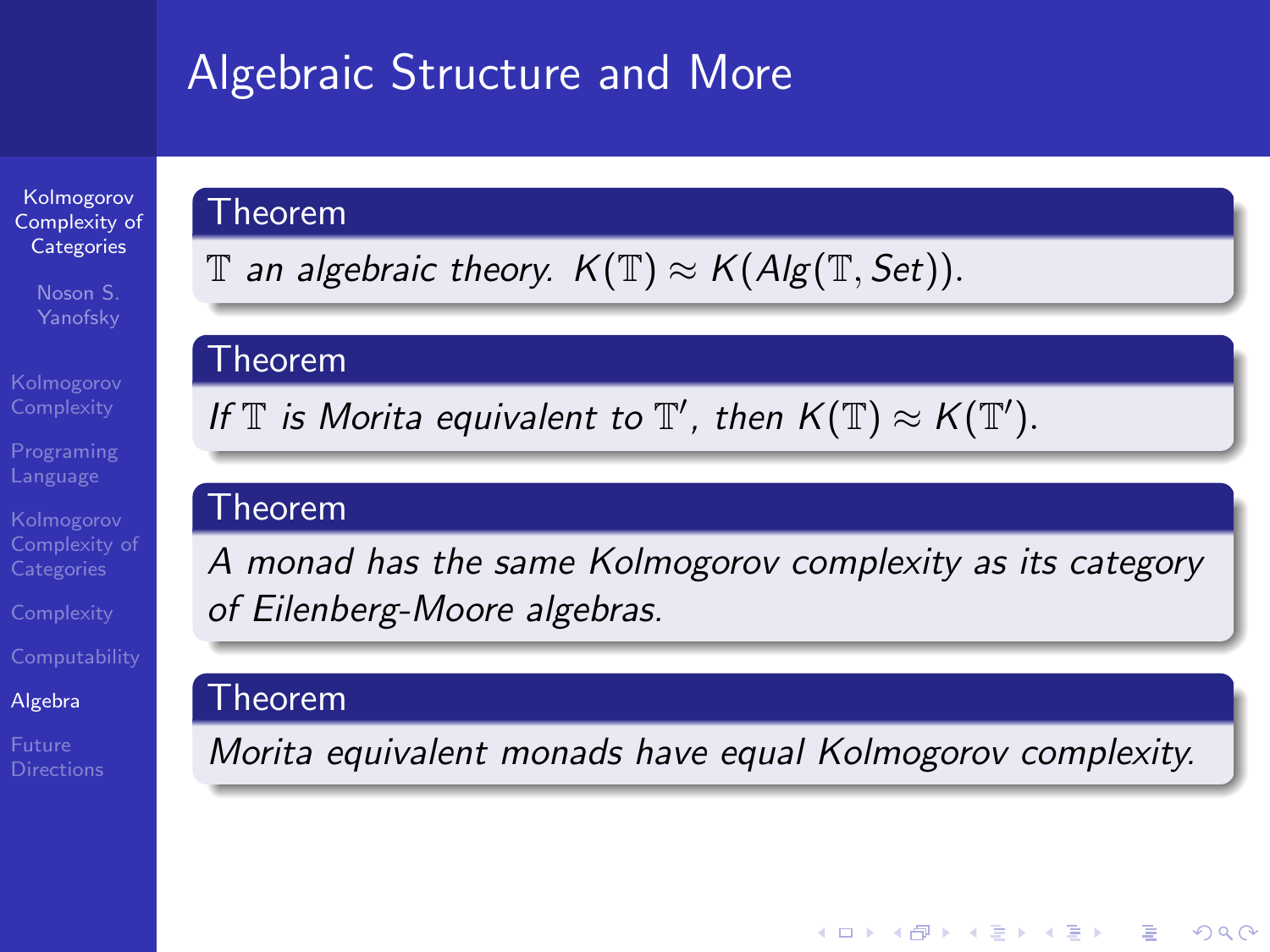## Algebraic Structure and More

Kolmogorov [Complexity of](#page-0-0) **Categories** 

**[Complexity](#page-16-0)** 

[Algebra](#page-32-0)

<span id="page-33-0"></span>

### Theorem

 $\mathbb T$  an algebraic theory.  $K(\mathbb T)\approx K(A\lg(\mathbb T, Set)).$ 

### Theorem

If  $\mathbb T$  is Morita equivalent to  $\mathbb T'$ , then  $K(\mathbb T)\approx K(\mathbb T')$ .

### Theorem

A monad has the same Kolmogorov complexity as its category of Eilenberg-Moore algebras.

### Theorem

Morita equivalent monads have equal Kolmogorov complexity.

### Conclusion:

Kolmogorov complexity is an invariant of algebraic structure.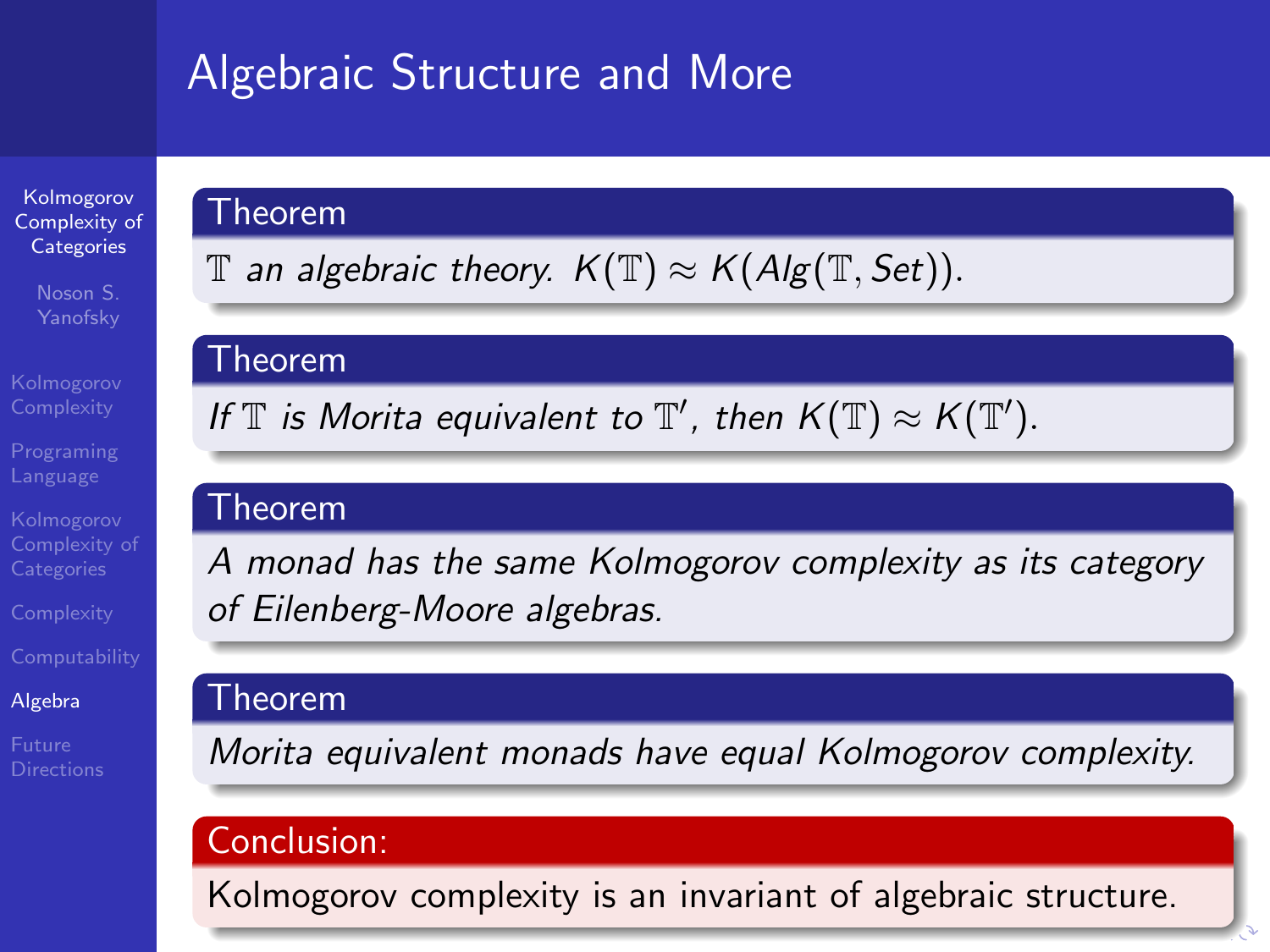### **Generalizations**

Kolmogorov [Complexity of](#page-0-0) **Categories** 

<span id="page-34-0"></span>Future **[Directions](#page-34-0)** 

- Categories with all (finite) (co)products
- Categories with all (finite) (co)limits
- Monoidal categories, symmetric monoidal categories, braided monoidal categories, closed categories, etc.
- **•** Enriched categories
- The myriad definitions of weak higher categories, strict higher categories, etc.

**KORK STRATER STRAKER** 

- Pare's double-categories
- Joyal's quasi-categories
- Luria's (infinity, n)-categories, etc.
- Categories with Quillen model structures
- Categories with factorization systems
- etc. etc.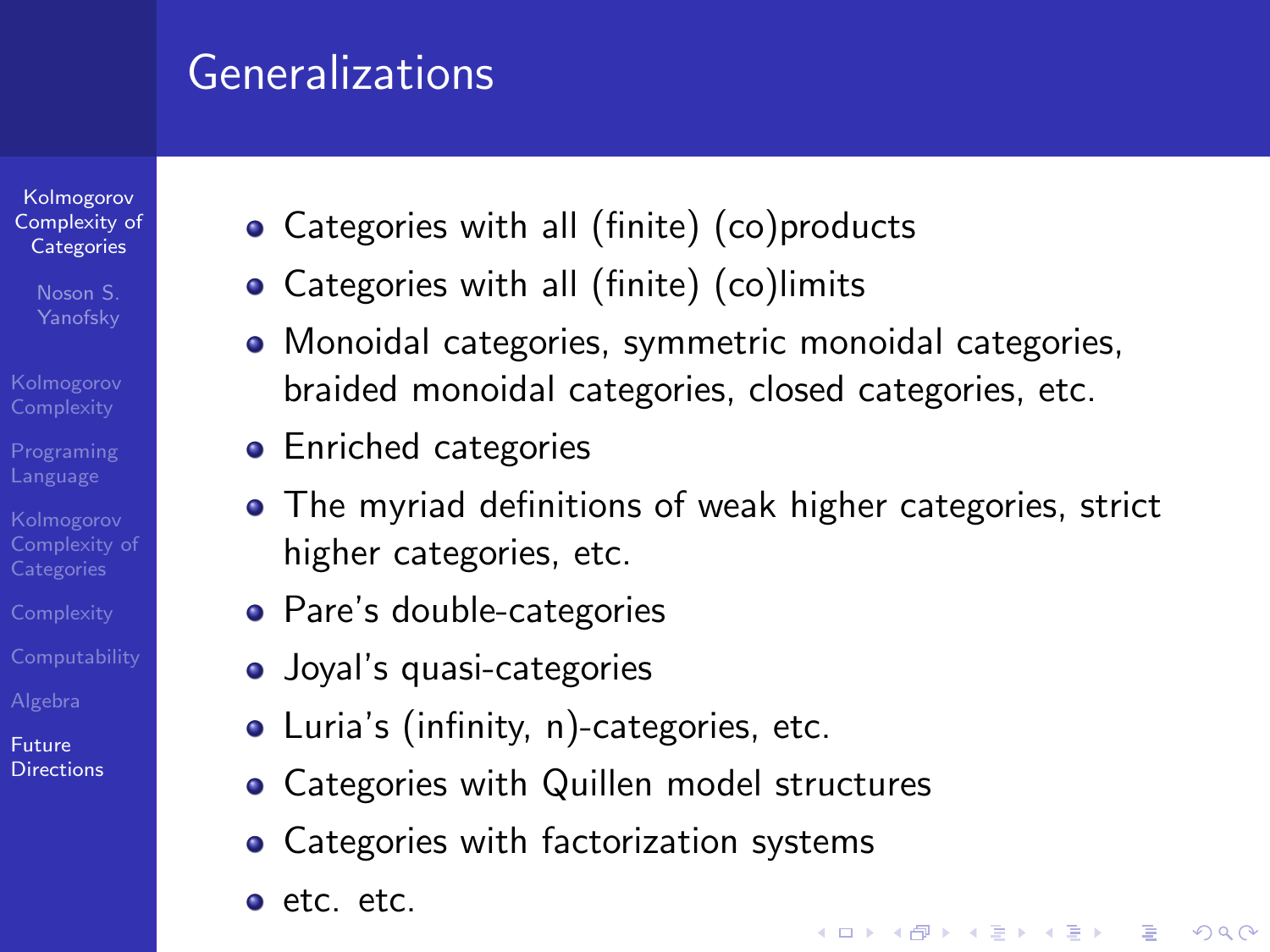## Entropy

Kolmogorov [Complexity of](#page-0-0) **Categories** 

Noson S.

<span id="page-35-0"></span>Future **[Directions](#page-34-0)** 

- There is a relationship between classical Kolmogorov complexity and Shannon's entropy theory.
	- $K(x)$  measures the complexity of an individual string
	- $\bullet$   $H(X)$  measures the complexity of a source of strings, or a whole class of strings.
	- $\bullet$  H(X) is the average of all the  $K(x)$  where x is a string that can be produced by  $X$ .  $H(X) \approx \sum_{x_i \in X} p(x_i) K(x_i)$ .

Entropy for categorical structures:

- **Entropy of a category**  $\mathbb{C}$ **:**  $H(\mathbb{C}) = Log_2|Aut(\mathbb{C})|$  (or  $H(\mathbb{C})=\rho Log_{2}\frac{1}{|Aut(\mathbb{C})|})$
- Entropy of a functor  $F: \mathbb{C} \longrightarrow \mathbb{D}$ :  $H(F) = Log_2|Aut(F)|$
- Entropy of a particular object  $c$  in a category  $\mathbb{C}$ : entropy of the functor  $P_c: \mathbf{1} \longrightarrow \mathbb{C}$  that "picks" an object  $c \in \mathbb{C}$ .  $H(c) = H(P_c: 1 \longrightarrow \mathbb{C}) = Log_2 |Aut(P_c)|.$  $H(c) = H(P_c: 1 \longrightarrow \mathbb{C}) = Log_2 |Aut(P_c)|.$  $H(c) = H(P_c: 1 \longrightarrow \mathbb{C}) = Log_2 |Aut(P_c)|.$  $H(c) = H(P_c: 1 \longrightarrow \mathbb{C}) = Log_2 |Aut(P_c)|.$  $H(c) = H(P_c: 1 \longrightarrow \mathbb{C}) = Log_2 |Aut(P_c)|.$  $H(c) = H(P_c: 1 \longrightarrow \mathbb{C}) = Log_2 |Aut(P_c)|.$  $H(c) = H(P_c: 1 \longrightarrow \mathbb{C}) = Log_2 |Aut(P_c)|.$  $H(c) = H(P_c: 1 \longrightarrow \mathbb{C}) = Log_2 |Aut(P_c)|.$  $H(c) = H(P_c: 1 \longrightarrow \mathbb{C}) = Log_2 |Aut(P_c)|.$  $H(c) = H(P_c: 1 \longrightarrow \mathbb{C}) = Log_2 |Aut(P_c)|.$  $000$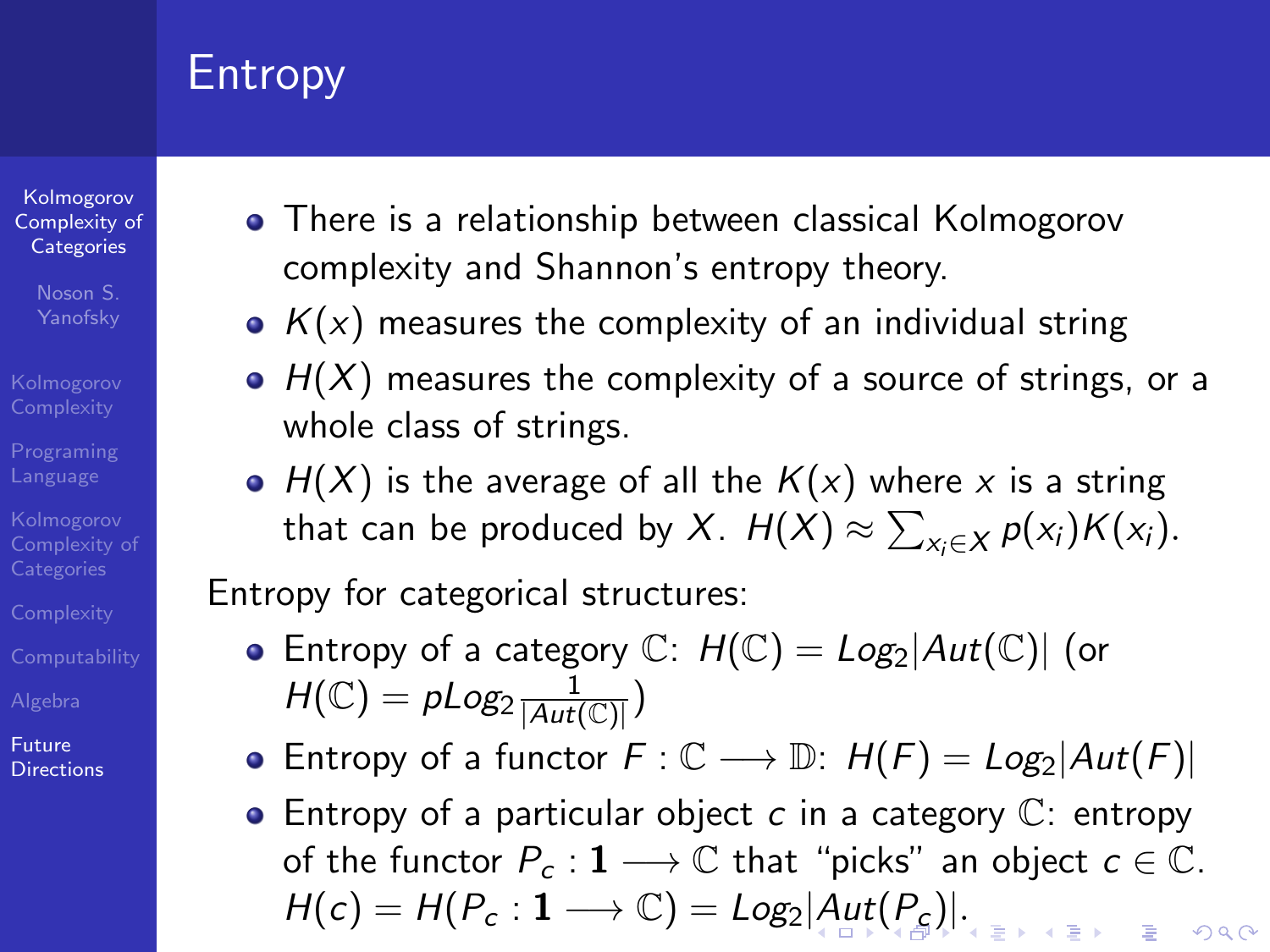### **Incompleteness via Complexity**

Kolmogorov [Complexity of](#page-0-0) **Categories** 

Noson S.

<span id="page-36-0"></span>Future **[Directions](#page-34-0)** 

### Theorem

Consider a consistent, sound, finitely-specified theory, T, strong enough to formalize arithmetic. There exists a constant  $c_{\text{T}}$ . which depends upon a universal Turing machine  $U$  and  $T$  such that for all but a finite number of  $x$ , the statements "K(x) > n," where  $n > c_T$  will be true but unprovable.

**KORK STRATER STRAKER**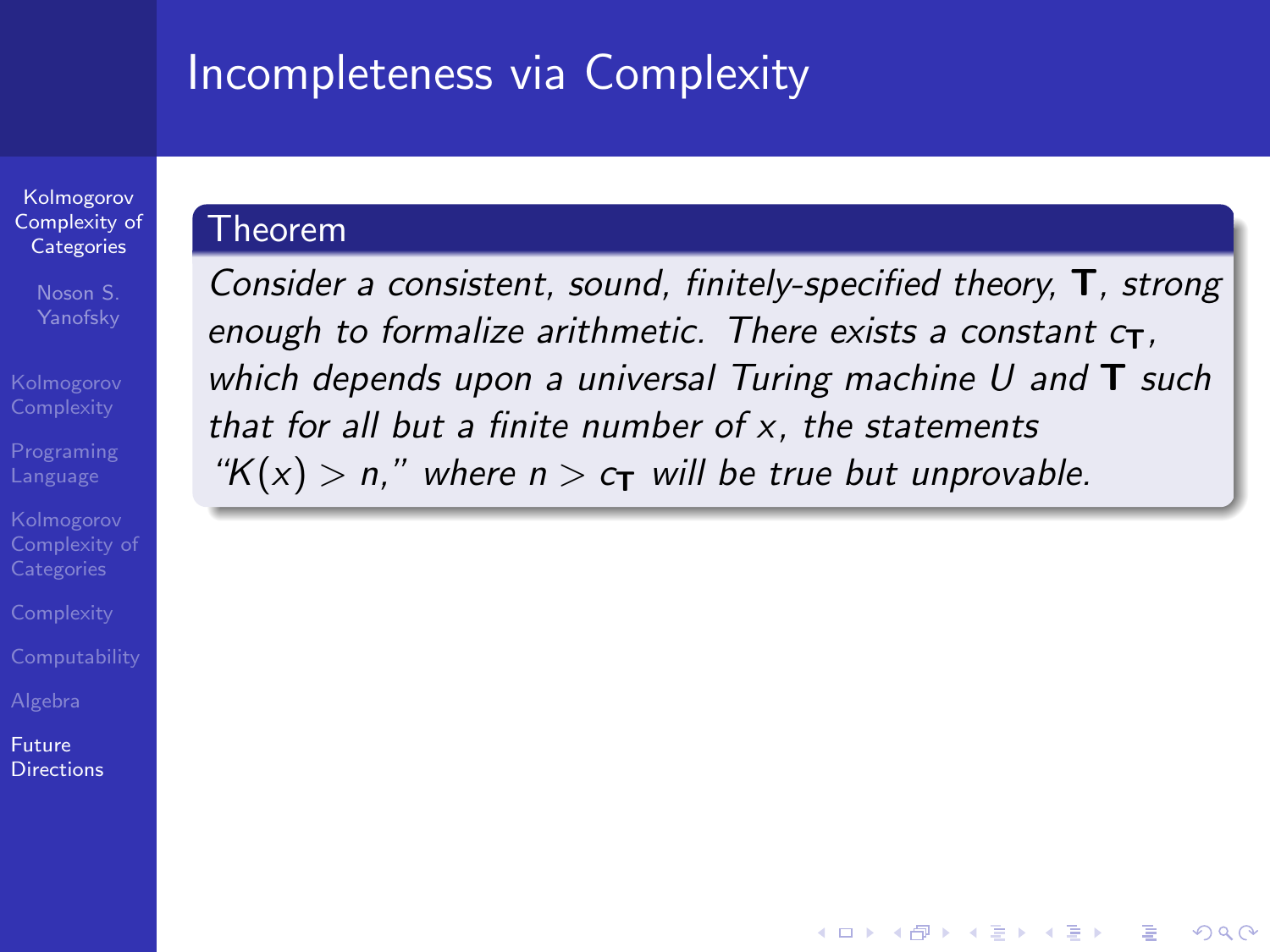### Incompleteness via Complexity

Kolmogorov [Complexity of](#page-0-0) **Categories** 

Noson S.

<span id="page-37-0"></span>Future **[Directions](#page-34-0)** 

### Theorem

Consider a consistent, sound, finitely-specified theory, T, strong enough to formalize arithmetic. There exists a constant  $c_{\text{T}}$ , which depends upon a universal Turing machine  $U$  and  $T$  such that for all but a finite number of  $x$ , the statements "K(x) > n," where  $n > c_T$  will be true but unprovable.

- By Gregory Chaitin (and Christian Calude).
- The theorem essentially says that a logical theory cannot prove a theorem that is more powerful than the theory itself. "A fifty pound logical system cannot prove a 75 pound theorem."
- We want to understand categorical structures and how much of a phenomenon they can hold.

**KORKA SERKER ORA**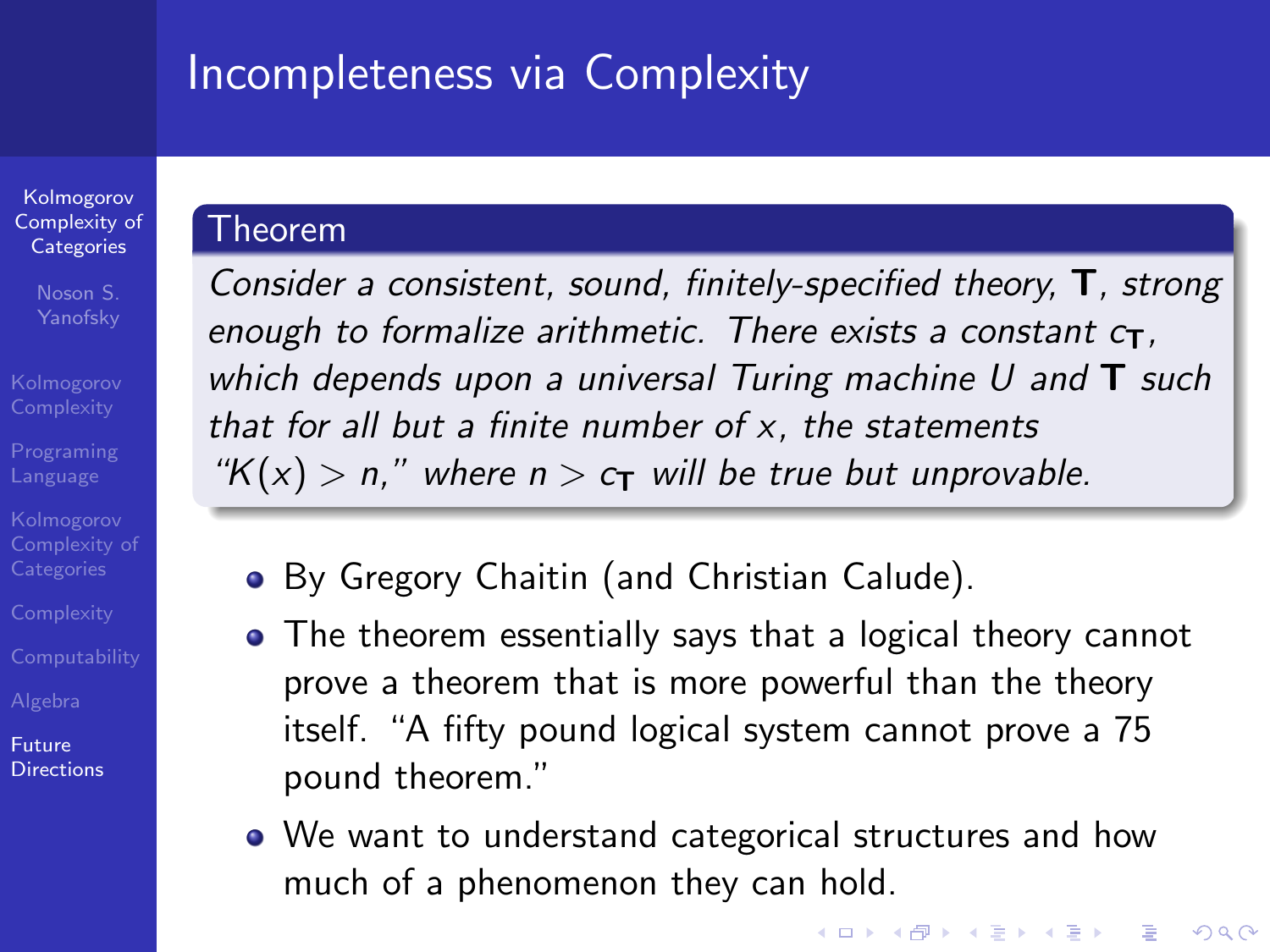## Entanglement and Special Relativity

Kolmogorov [Complexity of](#page-0-0) **Categories** 

Noson S.

- 
- 
- 
- 
- 
- 

Future **[Directions](#page-34-0)** 

- One of the central aspects of quantum information theory is the notion of entanglement.
- If you observe a particle and it is in the spin-up direction, then you instantly know that the entangled twin which is light years away is spinning down.
- Special relativity theory says that one cannot transmit information faster than the speed of light.
- Physicists tell us that entanglement is, in fact, not a violation of the special theory of relativity because this type of information is not what is restricted.
- What type of information does entanglement give?
- What type of information does special relativity restrict?
- We believe that the Kolmogorov complexity measure will be helpful in disentangling these [id](#page-37-0)e[as](#page-39-0)[.](#page-37-0)<br>All the set of the set of the set of the set of the set of the set of the set of the set of the set of the set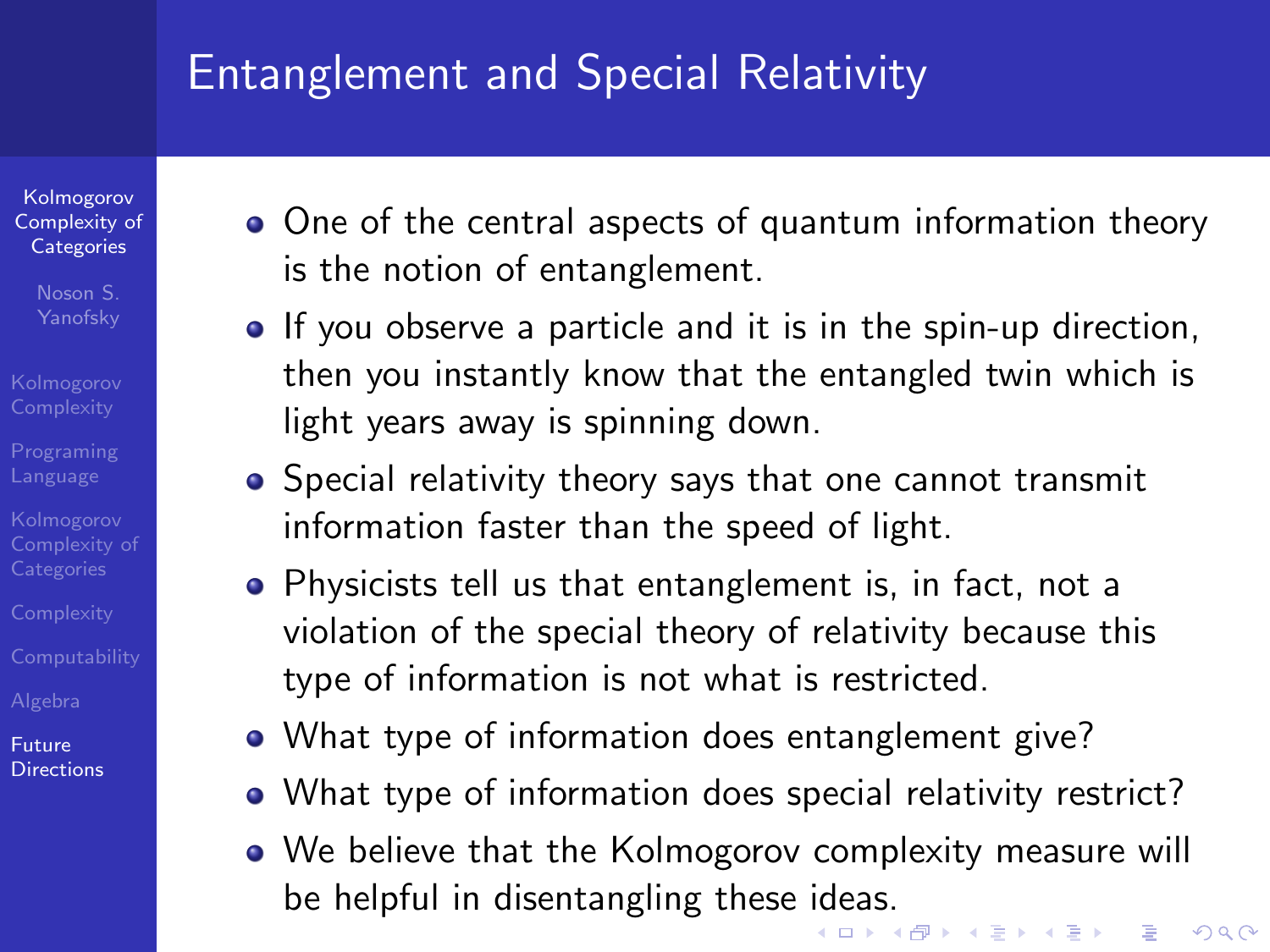### Occam's Razor

#### Kolmogorov [Complexity of](#page-0-0) **Categories**

- Noson S.
- 
- 
- 
- 
- 
- 

#### <span id="page-39-0"></span>Future **[Directions](#page-34-0)**

- Occam's razor is usually seen as a criterion by which to judge different physical theories.
- A theory:
	- $F$  : "Physical Phenomena"  $\longrightarrow$  "Mathematical Structure"

**KOD KARD KED KED E YORA**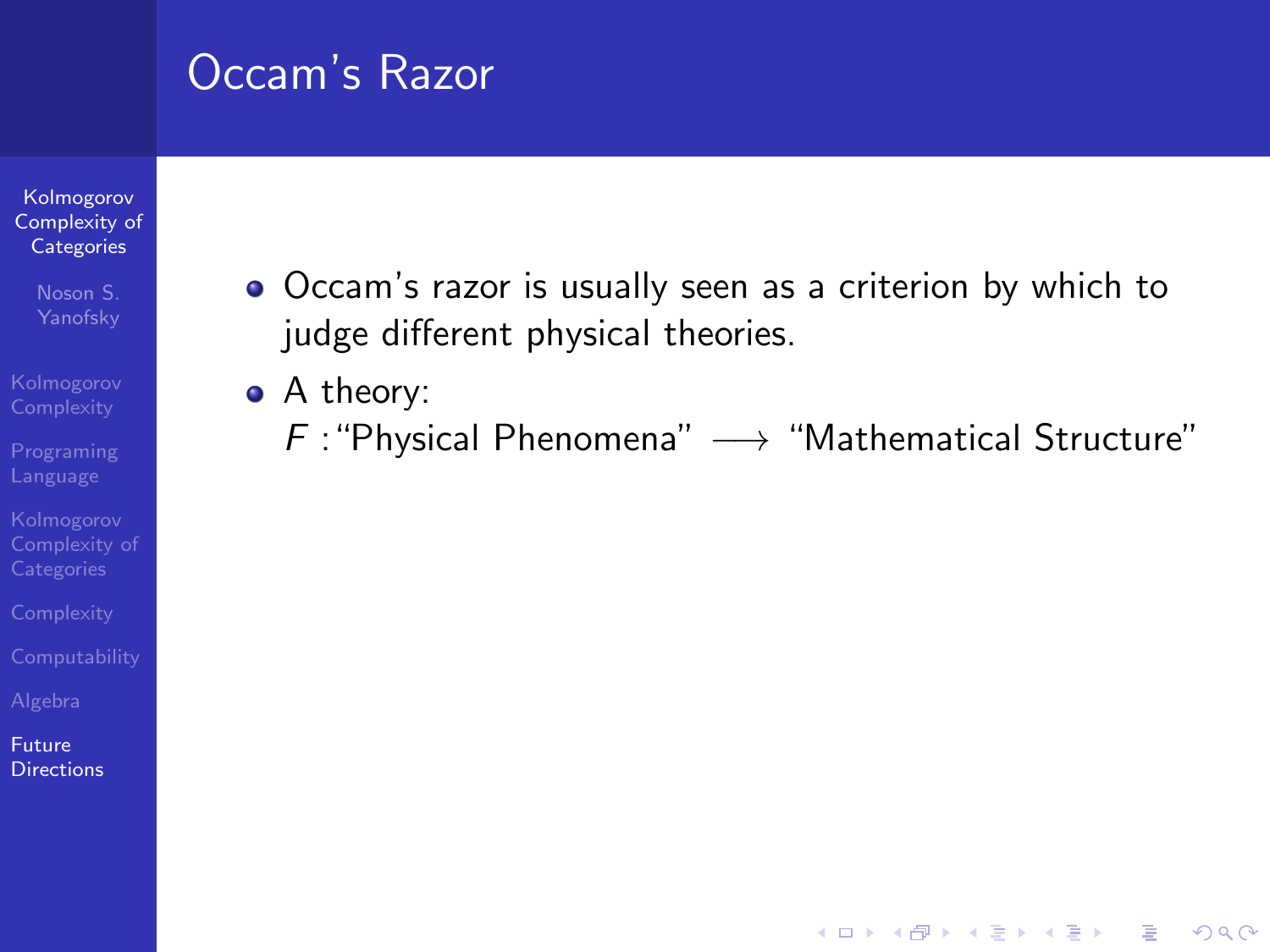## Occam's Razor

#### Kolmogorov [Complexity of](#page-0-0) **Categories**

- 
- 
- 
- 
- 
- 
- 
- Future **[Directions](#page-34-0)**
- Occam's razor is usually seen as a criterion by which to judge different physical theories.
- A theory:
	- F : "Physical Phenomena"  $\longrightarrow$  "Mathematical Structure"
- Universality of the theory demands that the category of "Physical Phenomena" be as large as possible.
- Occam's razor demands that "Mathematical Structure" has low informational content.
- We are interested in using Kolmogorov complexity on both of these categories and the functor to better understand "Why does Occam's razor work so well?"

**KORK STRATER STRAKER**